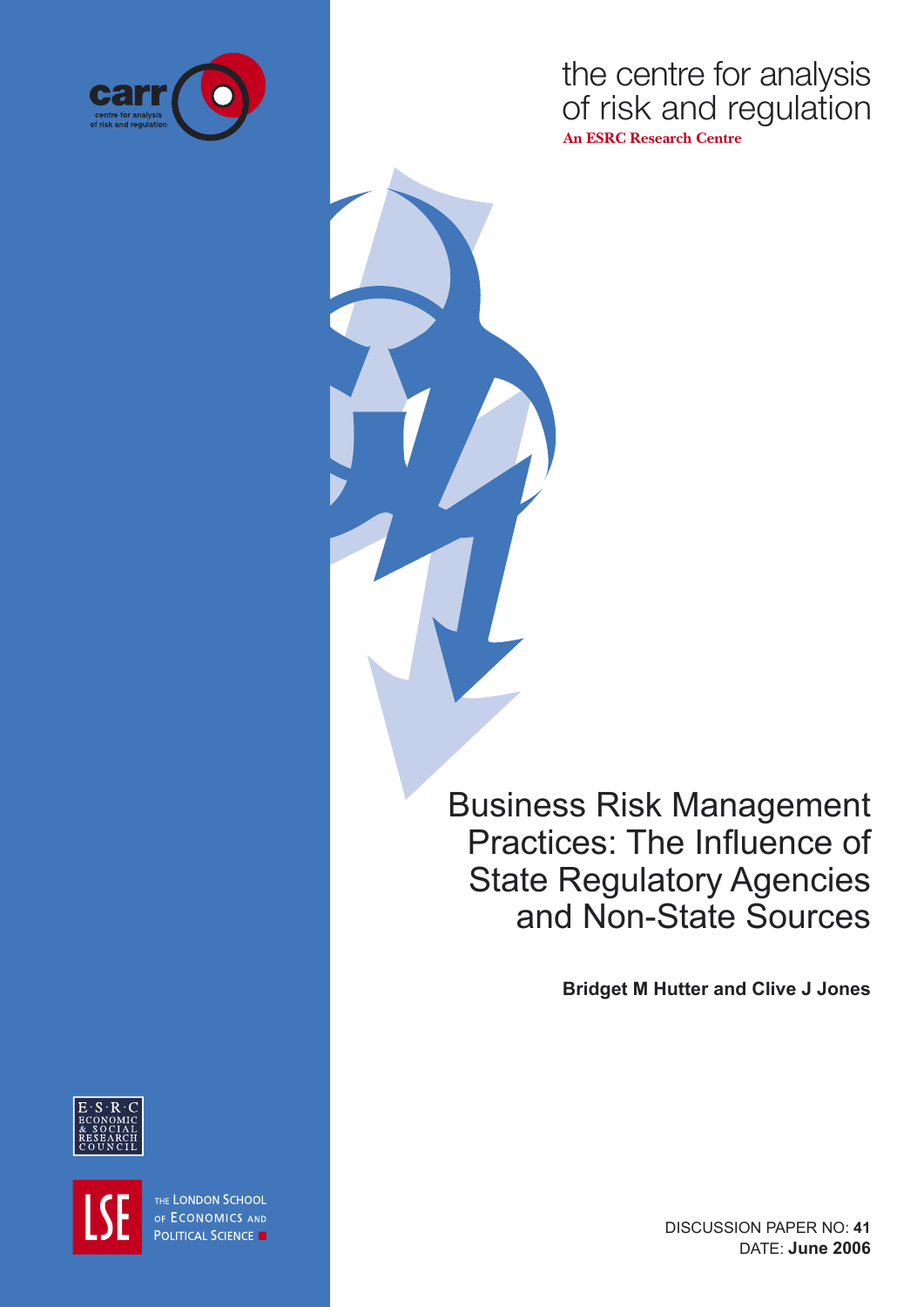## **Business Risk Management Practices**

# The Influence of State Regulatory Agencies and Non-State Sources

**Bridget M. Hutter and Clive J. Jones** 

## **Contents**

| External influences on business risk management: beyond the state  1 |
|----------------------------------------------------------------------|
|                                                                      |
|                                                                      |
|                                                                      |
|                                                                      |
|                                                                      |
|                                                                      |
|                                                                      |
|                                                                      |
|                                                                      |
|                                                                      |
|                                                                      |
|                                                                      |
|                                                                      |
|                                                                      |
|                                                                      |
|                                                                      |
|                                                                      |
|                                                                      |
|                                                                      |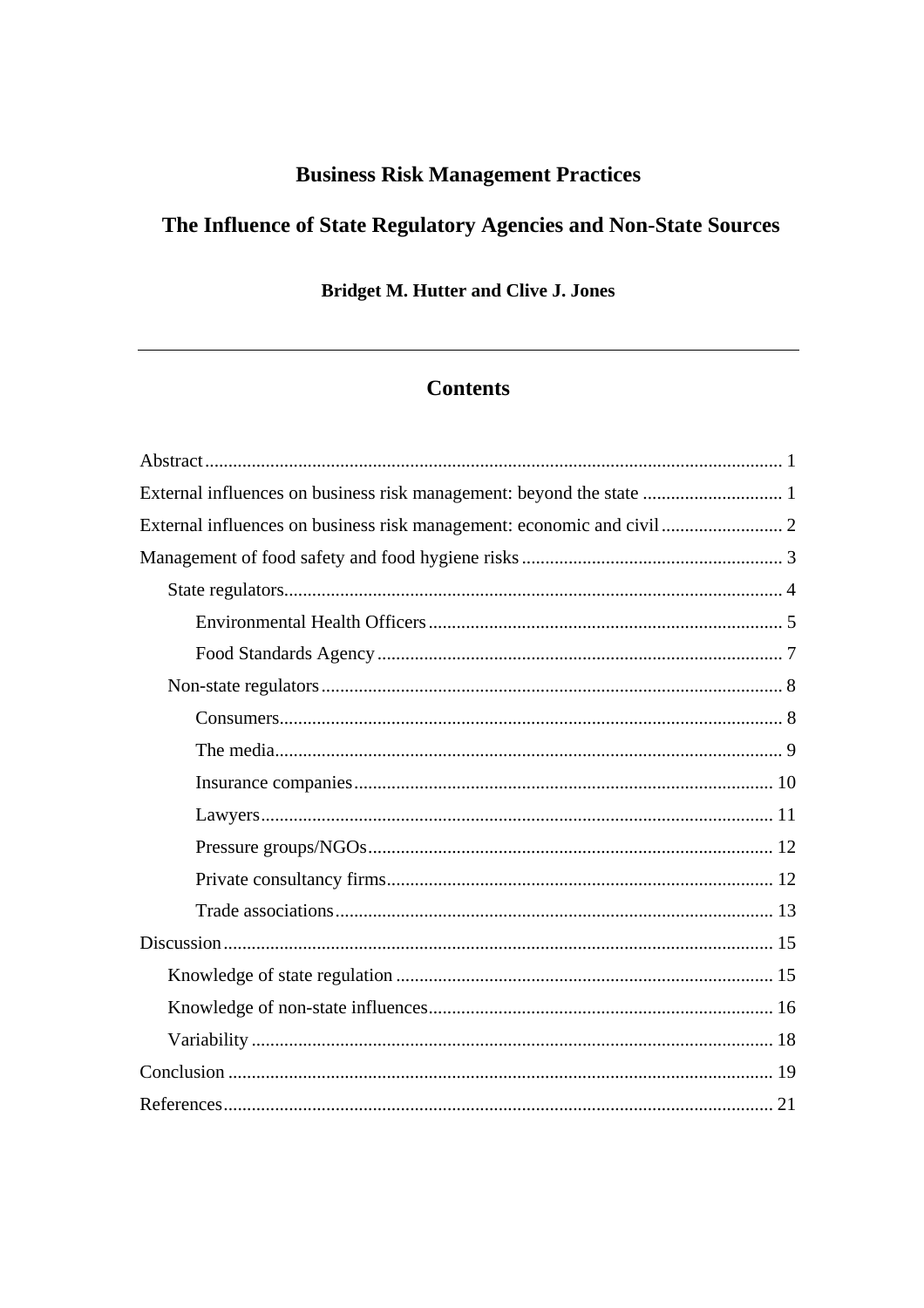The support of the Michael Peacock Charitable Foundation and the Economic and Social Research Council (ESRC) is gratefully acknowledged. The work was part of the programme of the ESRC Centre for Analysis of Risk and Regulation.

> Published by the Centre for Analysis of Risk and Regulation at the London School of Economics and Political Science Houghton Street London WC2A 2AE UK

© London School of Economics and Political Science, 2006

#### ISBN 0 7530 1972 8

#### All rights reserved.

No part of this publication may be reproduced, stored in a retrieval system, or transmitted, in any form or by any means, without the prior permission in writing of the publisher, nor be otherwise circulated in any form of binding or cover other than that in which it is published and without a similar condition including this condition being imposed on the subsequent purchaser.

Printed and bound by Printflow, June 2006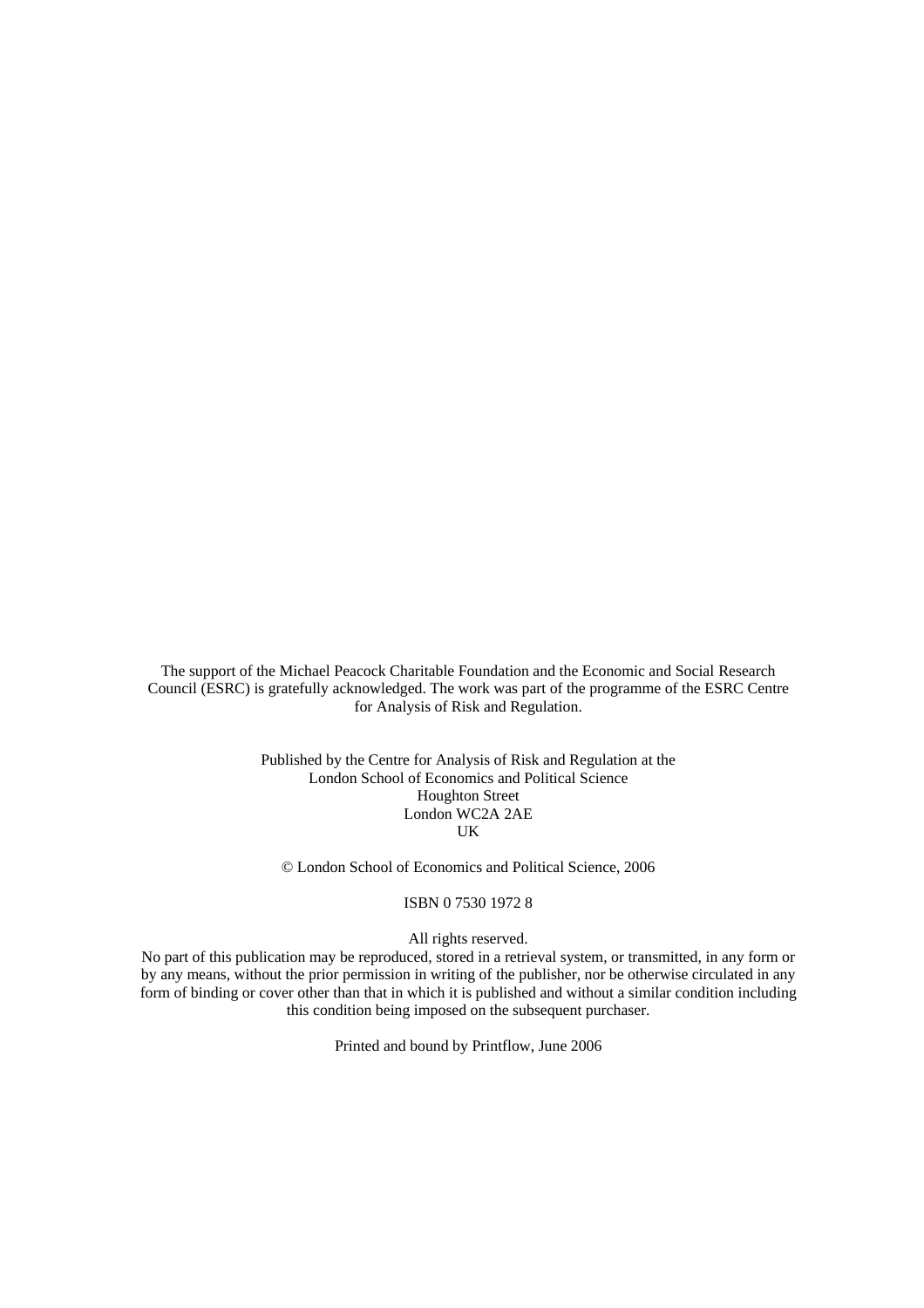## **Business Risk Management Practices**

## <span id="page-3-0"></span> **The Influence of State Regulatory Agencies and Non-State Sources**

**Bridget M. Hutter and Clive J. Jones[1](#page-3-1)**

## *Abstract*

 $\overline{a}$ 

The influence of external organizations and pressures on business risk management practices has hitherto been examined through the influence of state regulatory regimes on businesses. This literature concentrates on key socio-legal concerns about the influence of the law in social and economic life (Heimer 1996) which is an important source of information about business risk management practices. However most of this work does not clearly differentiate the importance of state regulatory regimes relative to other external pressures on business. We know that the sources of regulation and risk management are diversifying, as are the tools and techniques employed to manage and regulate risks. What we do *not* have is much empirically informed research about the range of sources influencing the business world and in particular the weighting of influence exercised by them. In this paper we will explore the different external pressures upon business risk management through an empirical study of the management of food safety and food hygiene risks. A broader objective is to throw some further light onto the debate about regulation within and beyond the state.

## *External influences on business risk management: beyond the state*

In this paper we consider regulation as a way of managing risks in modern societies (Hutter [2](#page-3-2)001). It is a means of shaping motives and preferences (Shearing 1993).<sup>2</sup> In asking how influential is regulation – whether this be state-based or beyond the state – we are asking how influential is regulation in getting businesses to manage the risks posed by their activities.

The use of the law as a means of regulating risks in modern societies and more particularly the role of regulatory law in the management of business risks are well established areas of academic study. There are now substantial literatures on the enforcement of regulatory law and a growing literature on business responses to this

<span id="page-3-1"></span><sup>1</sup> Bridget Hutter is Professor of Risk Regulation and Director of CARR and Clive Jones is Research Assistant and Project Manager, CARR. We would like to thank the anonymous referees for their very helpful comments, Attila Szanto for his excellent research help and the Michael Peacock Trust for their generous sponsorship of this study.

<span id="page-3-2"></span><sup>2</sup> Regulation has a multiplicity of meanings (see Black 2002). In this paper we see regulation as a means of managing risks so we focus on organizational responses to the risks generated by business activities and we consider responses originating within and beyond the state.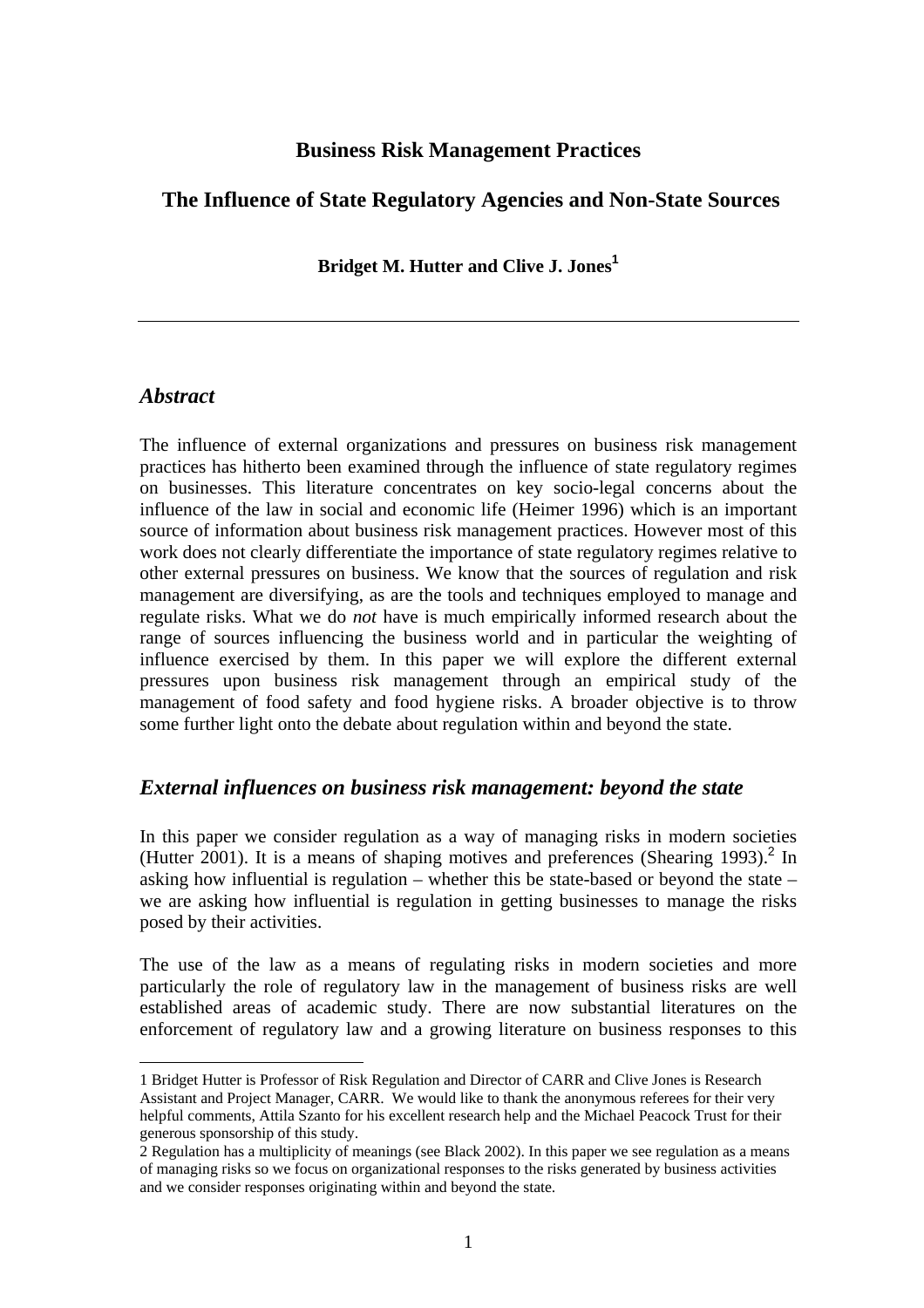<span id="page-4-0"></span>regulation. This literature identifies factors which may encourage or limit the role of the law as a risk management tool – although seldom is the research framed this way, typically the focus is more on issues of legal compliance.

The existing literature identifies a number of factors which influence the impact of regulatory law on businesses. For example, variations in knowledge of the law, regulations (and their requirements) and sanctions for non-compliance have all been identified according to levels of business motivation (Genn 1993), location in organizational hierarchies (Dawson et al. 1988; Hutter 2001) and size of business (Brittan 1984; Di Mento 1986; Genn 1993). Research indicates the need for sanctions and state influence through law appears as a necessary but not sufficient influence upon business risk management (Gunningham and Kagan 2005; Hutter 2001). It is perhaps for this reason that a regulatory mix which harnesses sources of regulation beyond the state is seen as one of the hallmarks of so-called 'smart regulation'.

In the early 1990s Ayres and Braithwaite (1992) advocated tripartism in regulation, involving regulators, businesses and public interest groups. Similar themes are reiterated by Gunningham and Grabosky (1998) who suggest a range of regulatory arrangements which go beyond the state to include business, third parties, nongovernmental organizations (NGOs), insurers and consumers. All regard these as 'smart' regulation and also as a means of empowering different participants in the regulatory process in order to maximize the promotion and achievement of risk management.

More recently a series of studies have highlighted the importance of focusing on the interplay of economic, political and social forces in understanding corporate regulatory factors. Also relevant is their interaction with the internal organization of a business and the views and behaviours of its management and employees (Braithwaite and Drahos 2000; Gunningham, Kagan and Thornton 2003; Hutter 2001; Parker 2002). There has of course been a growing recognition that the state is not the only influence on business risk management practices. Indeed there is increasing acknowledgement of regulation beyond the state, where regulatory space is occupied by the state and other non-state players and where there is a move to outsource public management functions (Hancher and Moran 1989; Osborne and Gaebler 1992; Scott 2001).

## *External influences on business risk management: economic and civil*

Analytically we can identify two sources of regulation which are autonomous and independent from the state, namely the economic sector and civil society (Hutter 2006). The economic sphere includes a broad range of profit motivated organizations and activities embracing, for example, finance and industry. These include, for example, industry or trade organizations and companies themselves (Gunningham and Rees 1997). There are of course important hybrid forms of self-regulation, for example, enforced self-regulation which involves a mix of state and corporate regulatory efforts. The government lays down broad standards which companies are then expected to meet (Braithwaite 1982; Hutter 2001). Some market participants sell risk management products and risk management advice, for example, insurance companies and consultancies. Others may exercise influence through their investment or consumer choices.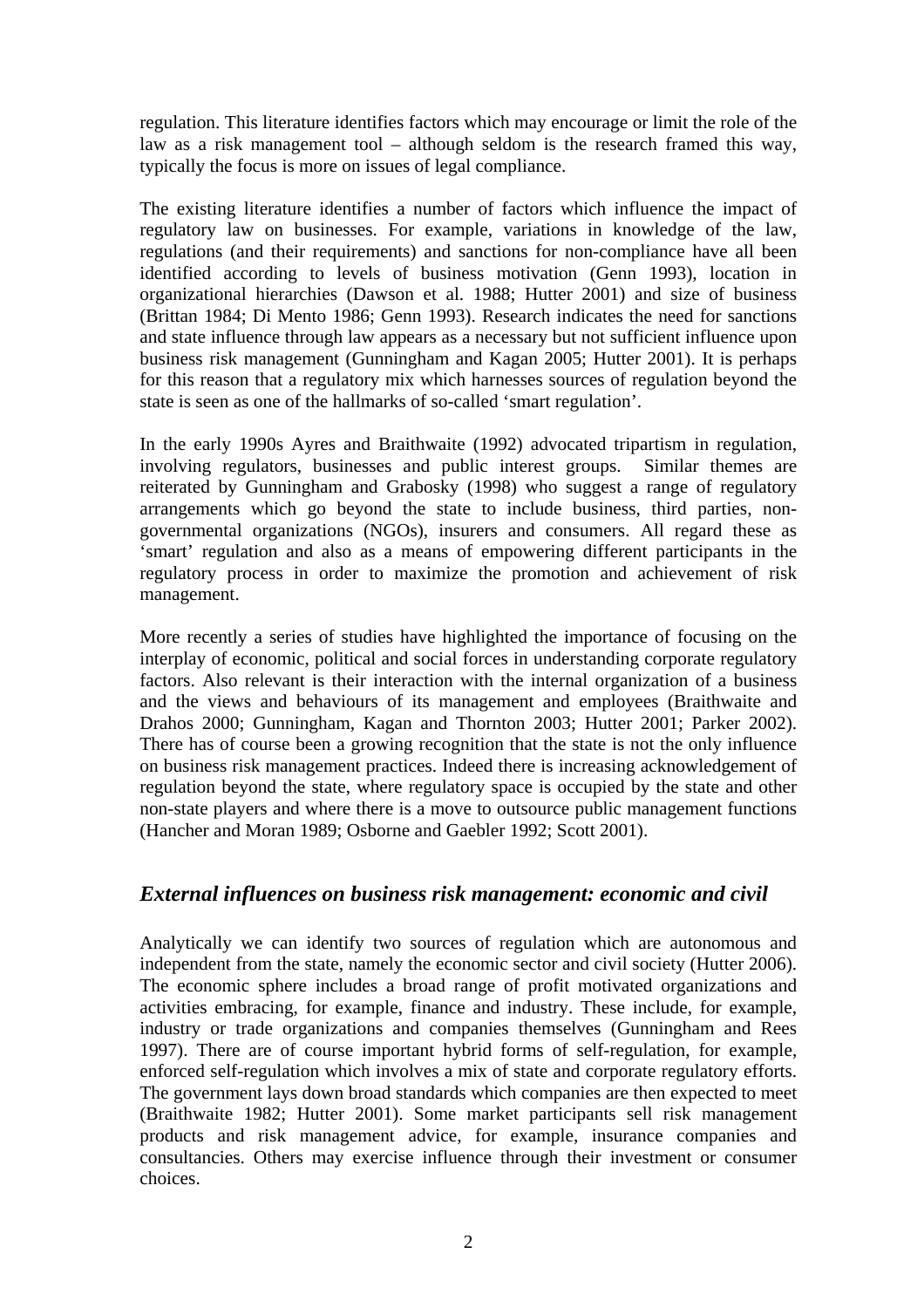<span id="page-5-0"></span>The term civil society embraces a fairly broad range of actors and organizations (Hutter and O'Mahony 2004). Accordingly the range of sources of regulation in the civil sector is diverse. Perhaps the best-known regulatory sources in this sector are NGOs, a category which itself includes a diverse range of organizations which may operate at the local, national or international levels. Also important in the civil sector are standards organizations which produce standards about product quality, quality assurance, and risk management (Brunsson & Jacobsson 2000) and professional organizations which have long played a very important regulatory role in regulating entry conditions to the professions and laying down standards of conduct. Again the influence of civil society sources on state regulation has been discussed but what is now needed is more empirical information on the influence of civil society on risk management practices. Standard setting agencies clearly have the capacity to set industry and product standards and thus have a very direct influence on business. NGOs and professional representatives may also have influence either directly as part of the business decision-making apparatus or indirectly from outside the business.

These organizations may influence regulation and business risk management in a variety of ways. The distinction drawn by Hood et al (2001) between the context and content of regulation is helpful here. The context of regulation refers to 'the backdrop of regulation' and the content to 'regulatory objectives, the way regulatory responsibilities are organized, and operating styles' (2001: 28). In the case of businesses one might use similar distinctions to identify those having a background and indirect influence from those who have a much more direct influence on business risk management practices. NGOs, for example, may be both part of the context and content of regulation. For instance, they may exert normative background pressure or in some cases they may be formally incorporated in business risk management and corporate social responsibility initiatives (Enderle and Peters 1998).

## *Management of food safety and food hygiene risks*

The purpose of this research was to examine how businesses understand and manage risk, in particular to gain an understanding of the nature of food safety and food hygiene risks in the food retail and catering sectors, what influences and drives business risk management practices; and the extent of variability between businesses in understanding and management of risk. This project focused on the management of food safety and food hygiene risks by businesses in south-east England and Scotland. Data were collected in two phases. The first phase involved consultations with a range of expert opinion from senior figures related to the food industry. This included meetings with representatives from EU agencies, UK central government departments and agencies, local government departments, academics, retail and producer business leaders, trade associations, and consumer groups.

Discussions during the first phase of research were broad-ranging and offered a variety of perspectives on the state of food safety and food hygiene in the retail and catering sectors in the UK. It is clear that there is no broad consensus about what the state of food safety and food hygiene is in the UK today. It soon became apparent that there are distinctly different views with one person's matter of fact being another's point of contention. An example of relevance to this paper centres on the value of asking managers about their knowledge of and compliance with state regulation. In the view of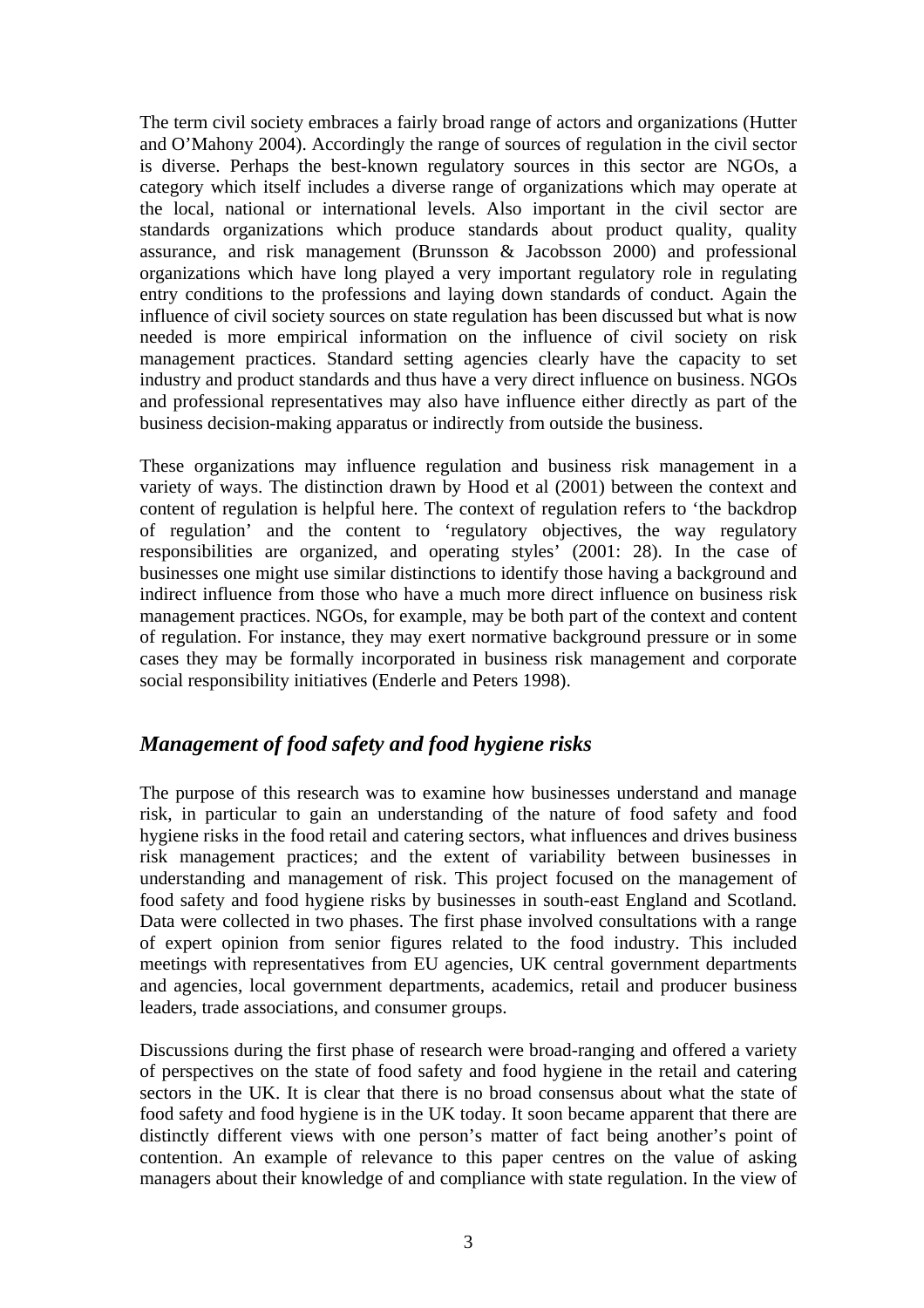<span id="page-6-0"></span>some of those we spoke to this is a nonsensical question which will reap very obvious responses, namely that if something is a matter of law then it is known about and complied with – 'food safety hazards must be controlled by law by the business, therefore these are not options'. Others disputed this. They believed that not everyone does know or understand the law and they saw one of the major challenges of regulation being to attain and maintain compliance. In addition some confusion existed as to what exactly was being complied with (or over complied with); a law, regulatory guidance or a company rule.

The second phase comprised a questionnaire survey which was structured according to business type; notably the food retail and catering sectors and the size of business.<sup>[3](#page-6-1)</sup> Further subdivisions of the sectors were made. The food retail sector, often also referred to as the grocery sector, was segmented into supermarket, convenience store and specialist retailer. The catering sector, often also referred to as the hospitality sector, was segmented into restaurant, take-away and contract catering. A total of 204 individuals across 31 businesses responded to the survey.

#### **State regulators**

State regulatory arrangements for food retailers and catering outlets in the UK are organized on a national and local basis. In very general terms central government sets food safety policy through the Food Standards Agency (FSA) and local government implements this policy through their individual Environmental Health Departments. The officers of these departments monitor compliance with the minimum standards required by government legislation, promoting guidance and best practice on higher standards. Enforcement action may be taken against businesses which are noncompliant with minimum legal requirements.

The regulatory treatment of food safety is frequently located alongside that of food standards (the accurate description of food). Food safety is often the responsibility of local government Environmental Health Officers (EHOs) and food standards, the responsibility of local government Trading Standards Officers (TSOs). The exception to this arrangement is in London and Scotland where both food safety and food standards are the remit of EHOs and they may have the title of Food Safety Officer. EHOs do not only inspect food production, catering and retail premises on matters of food safety they perform additional duties such as housing standards, other public health risks, pollution control, health safety and welfare and noise control (Hampton 2005).

The FSA is a non-ministerial department which is a policy making body with responsibility for guidelines, standards and codes of practice. It does have an enforcement arm, the Meat Hygiene Service (MHS) whose activities are independent of and parallel to those of Environmental Health Officers and as such are outside the boundaries of this research. Each of the home nations of the UK, except England, has a devolved branch of the FSA: FSA Scotland, FSA Wales and FSA Northern Ireland

<span id="page-6-1"></span><sup>&</sup>lt;sup>3</sup> Company size definitions: Large firm: over 250 employees; medium firm: 50 - 249 employees; small firm: 10 - 49 employees; micro-firm (including sole trader): 0 - 9 employees. Source: European Commission (1996) and DTI (2006).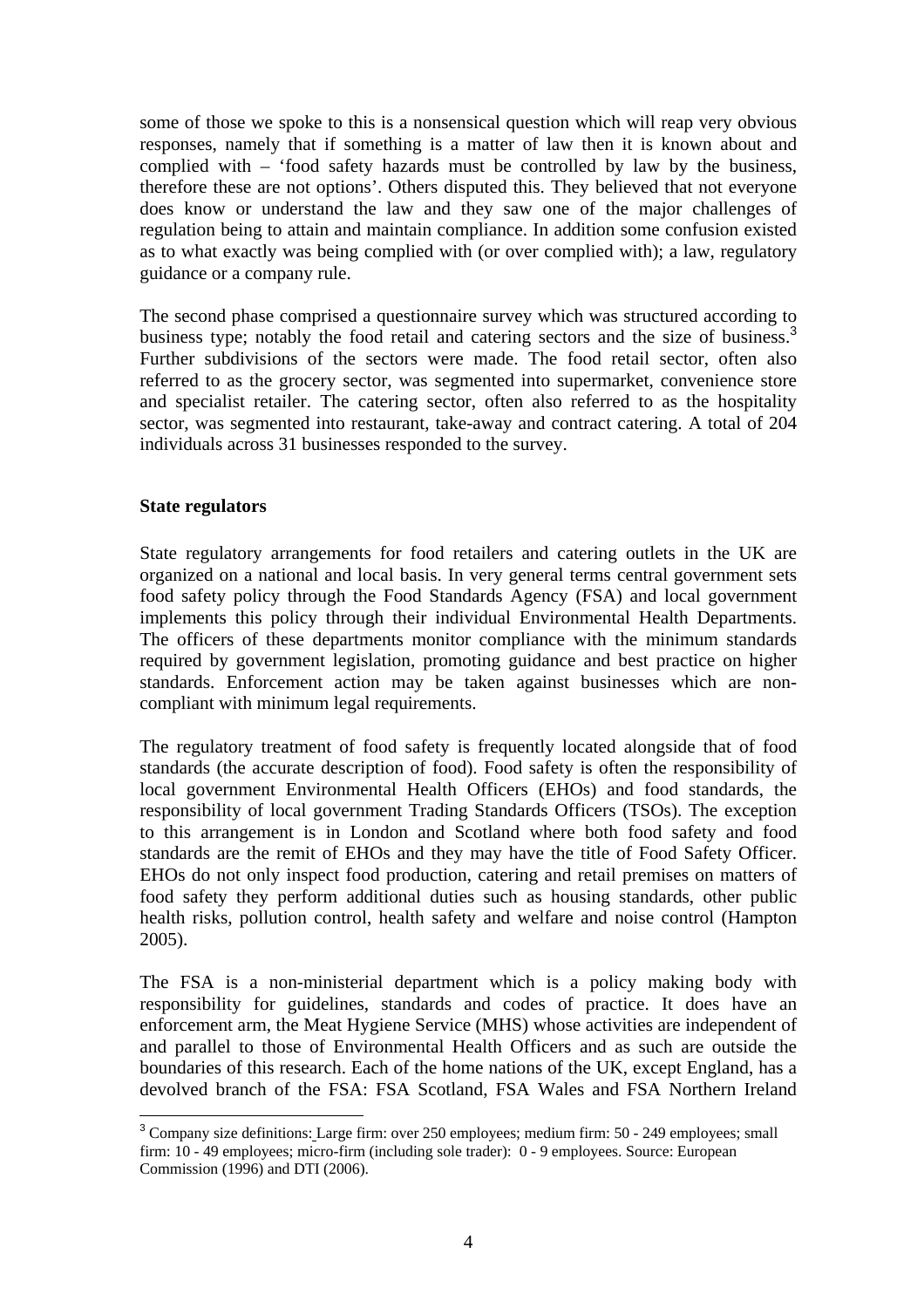<span id="page-7-0"></span>which all connect to the devolved administration. The FSA inspects and audits the environmental health departments of local authorities which in turn inspect food retail businesses.

Those we met in the first phase of the research differed widely in their views about how much would be known about state-based regulatory systems. State regulatory arrangements were considered by some discussants to be very confusing and they expected that we would encounter a great deal of uncertainty in business about the role of the FSA, EHOs and TSOs, especially amongst small- and medium-sized enterprises (SMEs).[4](#page-7-1) They particularly questioned how well known the FSA would be in the food retail and catering industry. Accordingly the research did not take for granted that state legislation is familiar to everyone working in this industry. Rather it problematized this issue aiming to discover the extent of knowledge about different regulatory systems (state and non-state). The fundamental questions are what levels of knowledge are there and how does this knowledge vary between different parts and groups within the food retail and catering sectors?

In the second phase of the research managers of food businesses were asked about a range of matters, for example, their understandings of food safety and food hygiene risks, their sources of information about these risks, business controls to manage risks and, the subject of this paper, external influences on their risk management sources. These included a very general question about the extent to which their consideration of food safety and food hygiene risks is influenced by sources external to the business. Table 1 details the aggregate responses we received. In the rest of the paper we will consider these alongside the other interview and survey data we collected, considering the influence of state regulators and then the influence of those beyond the state.

#### *Environmental Health Officers*

 $\overline{a}$ 

The survey we conducted found that state regulatory agencies were, alongside consumers, the most important external influence on food businesses and of these, EHOs were held to have the most influence (see Table 1). This confirms pilot research which indicated that main point of contact with a state regulator for most food businesses is likely to be EHOs. The strength of the influence is revealed in the constancy of the findings across different groups. For example, 68% of managers and 67% of micro and small business managers claim EHOs are a strong influence when they are considering food safety and food hygiene risks with only 2% of managers and no micro or small business managers claiming EHOs are of no influence.

<span id="page-7-1"></span><sup>&</sup>lt;sup>4</sup> We have also included micro businesses  $(0 - 9)$  employees in the SME definition.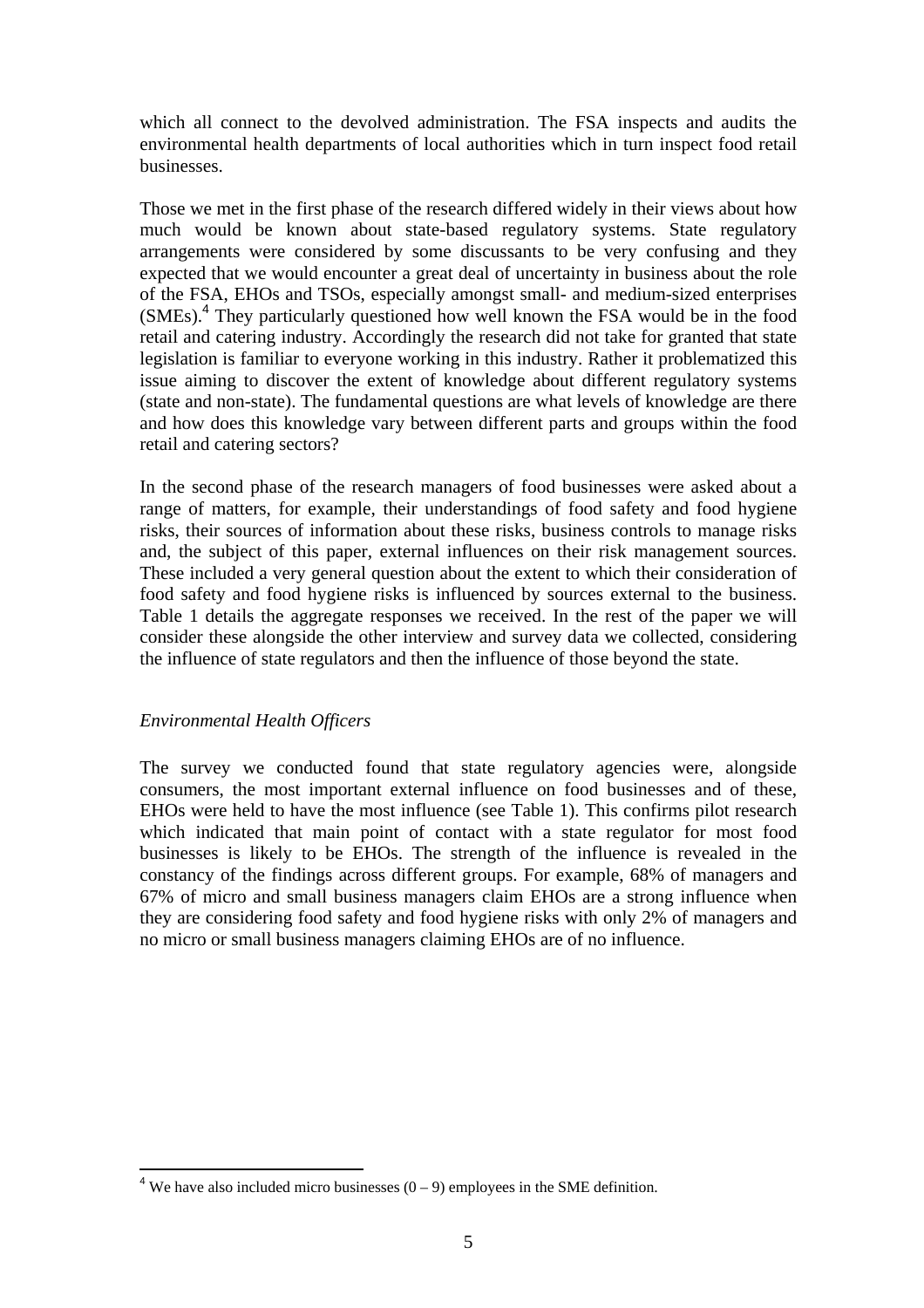**Table 1**: The range of influences upon managers when considering food safety and food hygiene risks based on the statistical mean of all questionnaires (completed) by managers.

| Source of influence -<br>ranked by level of<br>influence | <b>Influence</b> | <b>Influence index</b><br>(Mean values of<br>questionnaires) |
|----------------------------------------------------------|------------------|--------------------------------------------------------------|
| <b>EHO</b>                                               | Most influence   | 1.35                                                         |
| Consumers                                                |                  | 1.36                                                         |
| <b>FSA</b>                                               |                  | 1.74                                                         |
| <b>TSO</b>                                               |                  | 1.90                                                         |
| Media                                                    |                  | 2.46                                                         |
| Insurance                                                |                  | 2.85                                                         |
| Lawyers                                                  |                  | 3.19                                                         |
| Pressure group/NGO                                       | Least influence  | 3.23                                                         |

Respondents were able to give more detailed questions about EHOs. Most businesses were inspected by an EHO once a year although a small minority claimed to have gone several years without being inspected by an  $EHO$ <sup>[5](#page-8-0)</sup>. The point of contact in each business varied. It is known that in many businesses managers were often not present during an EHO visit or in large organizations as the visit was 'handled' by a specialist from head office or a more senior manager. This is not the case with micro and small businesses where the manager has direct and personal contact with the EHO. This may in part explain the additional finding that micro and small businesses tended to claim better quality relationships with EHOs than most medium and large size businesses.<sup>[6](#page-8-1)</sup>

 $\overline{a}$ 

<span id="page-8-0"></span><sup>&</sup>lt;sup>5</sup> This does not mean that an EHO visit has not taken place, widespread high staff turnover within a particular branch of an organization can contribute to a weakening of organizational memory with regard to risk events and regulatory encounters.

<span id="page-8-1"></span> $6$  Not a single business in the entire sample claimed to have a bad or very bad relationship with an EHO. Nor did any manager or director mention experiencing the serving of an enforcement notice or being prosecuted.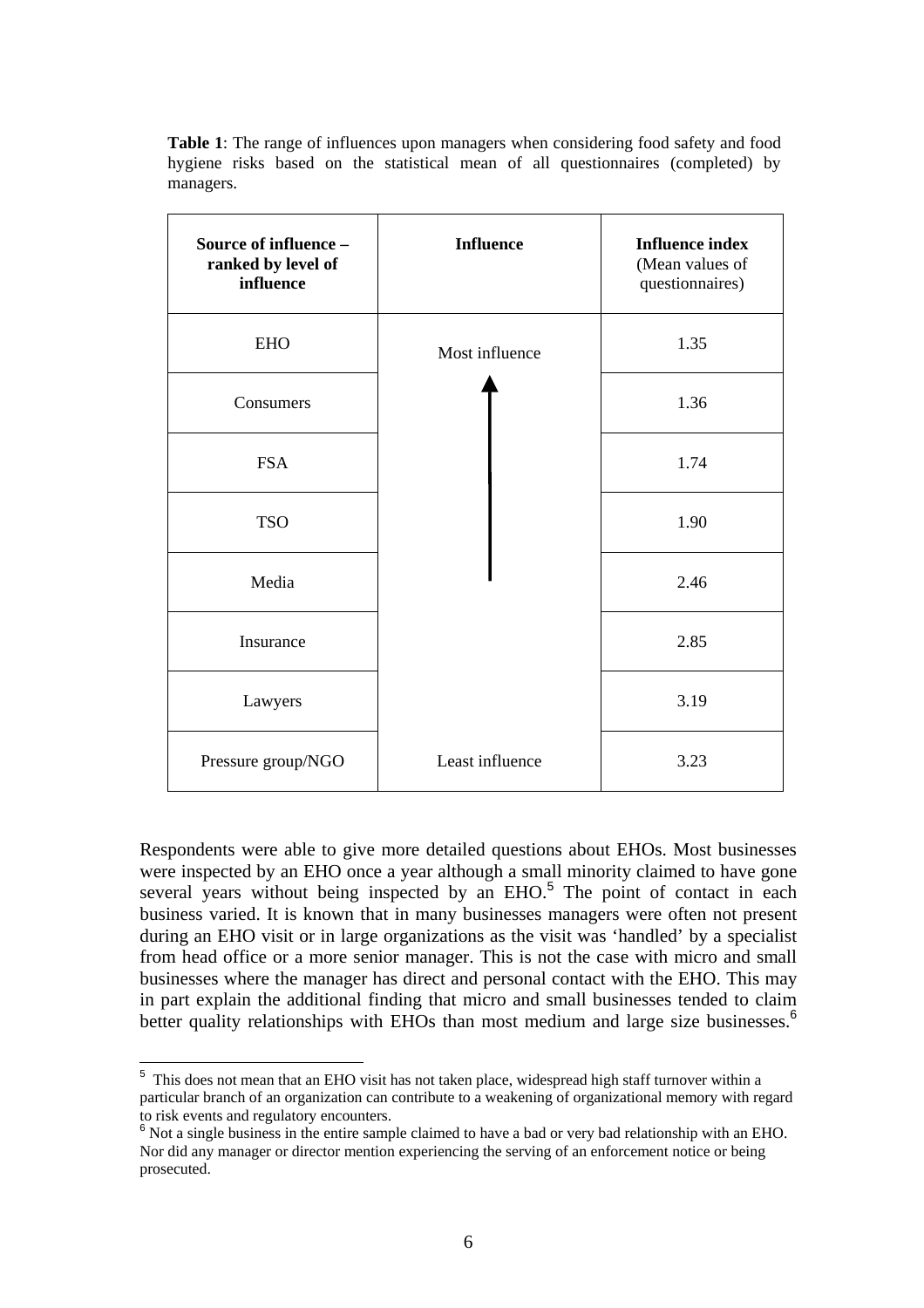<span id="page-9-0"></span>This said one of the surprising findings of the survey is that with one exception (1 out of 15 respondents) none of the micro size catering businesses proactively sought advice from EHOs. This is especially surprising as EHOs emerged as an important source of information for other food businesses. Two-thirds of the businesses we surveyed actively seek advice from the EHO. Inspection appears to be an important educative channel and it may be that micro businesses find these visits especially helpful – thus the perception that they have a good relationship – yet they may simultaneously lack the confidence to actively ask EHOs for advice in the way larger businesses do.

The other local authority regulators we questioned respondents about were TSOs. They are clearly of influence (62%) on our food businesses but not as strong an influence as EHOs (91%). Knowledge about TSOs was patchier than was evident in the case of EHOs. For example when asked about TSOs 52% of micro and small businesses indicated a response of 'Not applicable' or 'Don't know' compared to 10% who did not or could not respond on the subject of EHOs. Little patterning was evident according to the size of business or whether the business was a retail or catering business. TSOs received almost no spontaneous mention elsewhere in the survey where they were mentioned by less than 2% of respondents. This would suggest that an awareness exists of trading standards matters but managers, directors and owners have had little experience of direct contact with a  $TSO<sup>7</sup>$  $TSO<sup>7</sup>$  $TSO<sup>7</sup>$ .

#### *Food Standards Agency*

 $\overline{a}$ 

During the first phase of research the role of the FSA was, as one might expect from this group of experts, well known. There was a great deal of uncertainty in the first phase about how well known the FSA would be within the food industry. Yet in our second phase survey the FSA was ranked as the third most important external influence on food retail and catering businesses. This ranking did vary between businesses. For example, almost two-thirds of managers from a large take-away chain did not indicate that the FSA had any influence upon them by either ticking 'Not applicable' or not responding to the question. This response was consistent with most of the other responses regarding external regulators from this company – they were characterized by a medium to high proportion of 'not applicable' or non response to questions on this topic.

In comparison, 90% of managers of a medium-sized catering chain claimed the FSA as their strongest influence – more than the influence of EHO (80%). We suspect that this finding should be treated with caution as their managers did not reference the FSA elsewhere in their responses.<sup>[8](#page-9-2)</sup> Further evidence of confusion is that the retail manager reported that his branch had been audited by the FSA.

<span id="page-9-1"></span> $7B$ usiness managers that only ever worked in Greater London would not have contact with a local government enforcement official who was a dedicated TSO; functionally such an enforcer would be a combined EHO and TSO whose official job title is likely to be Food Safety Manager – Environmental Services Department. This difference in function is due to geographical variation in the structure and responsibilities of local government within the UK.<br><sup>8</sup> This phenomena was not unique to this business or to this question – it occurred in responses

<span id="page-9-2"></span>throughout the questionnaire.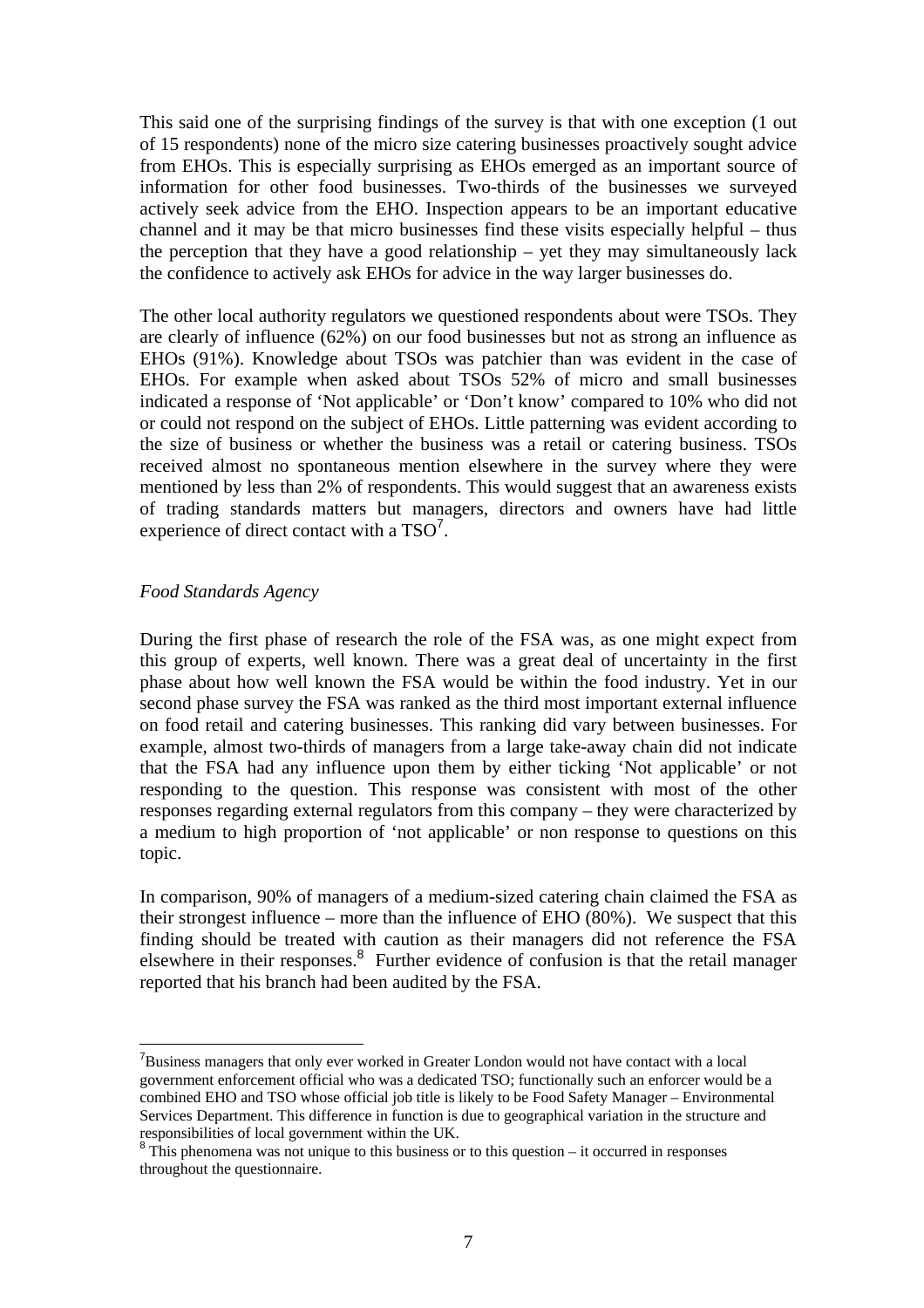<span id="page-10-0"></span>At a basic level there did seem to be an inability to distinguish between the role of the local authority EHOs and the national FSA. It is highly unlikely that any manager met employees of the FSA as it is the local authority EHOs who inspect and enforce against businesses. As an arm of central government the FSA's role is to audit Environmental Health Departments (often referred to as regulating regulators), to communicate public health messages (risk communication) and to set food safety standards after conducting risk identification and risk assessment, and developing risk management strategies.

Those with a detailed knowledge of the FSA tended to be at the highest levels within businesses, that is within 'head office' specialist functions and similarly specialist functions within trade associations. Some senior business figures within the broader food retail sector often combine two or more roles serving as a part-time representative of a trade or professional association, or unpaid advisory members of governmentorganized committees and boards in addition to their business role.

General confusion seems to surround the division of responsibility and functions of state regulators. Similarly a sizeable minority of respondents did not realize that the EHO is an employee of the local council. Several specific references in the research were made to non-specific state bodies such as, 'the government' (7 references), 'the authorities' (2 references) or 'the council' (6 references).

#### **Non-state regulators**

The growth of non-state actors in regulation and risk management practices was well understood by our experts who in addition to state regulators and supranational institutions, identified a variety of non-state sources of regulation. In the economic category they cited trade organizations, commercial consultants, the insurance industry, lawyers, private standards required by specific supermarket groups and selfregulation/best practice. In the civil category they noted professional associations and other epistemic communities such as scientists, advocacy and pressure groups, external accreditation agencies and assurance schemes, consumer NGOs, the public and the media.

The second phase of data collection questioned respondents about a variety of sources of non-state influence. As we can see from Table 1 the most influential of these groups are consumers who, along with EHOs, exert the greatest influence over respondents' food safety and food hygiene management.

#### *Consumers*

Our first-phase interviews did not identify consumers as having such important potential in the regulatory system and did not indicate how widespread and strong an influence they would be amongst the business managers interviewed in the second phase of the research. For many businesses consumers were either as influential or almost as influential as EHOs.

Most managers in the sample sense a general public awareness of food safety and food hygiene risks. This is well illustrated by Table 2 below which shows how managers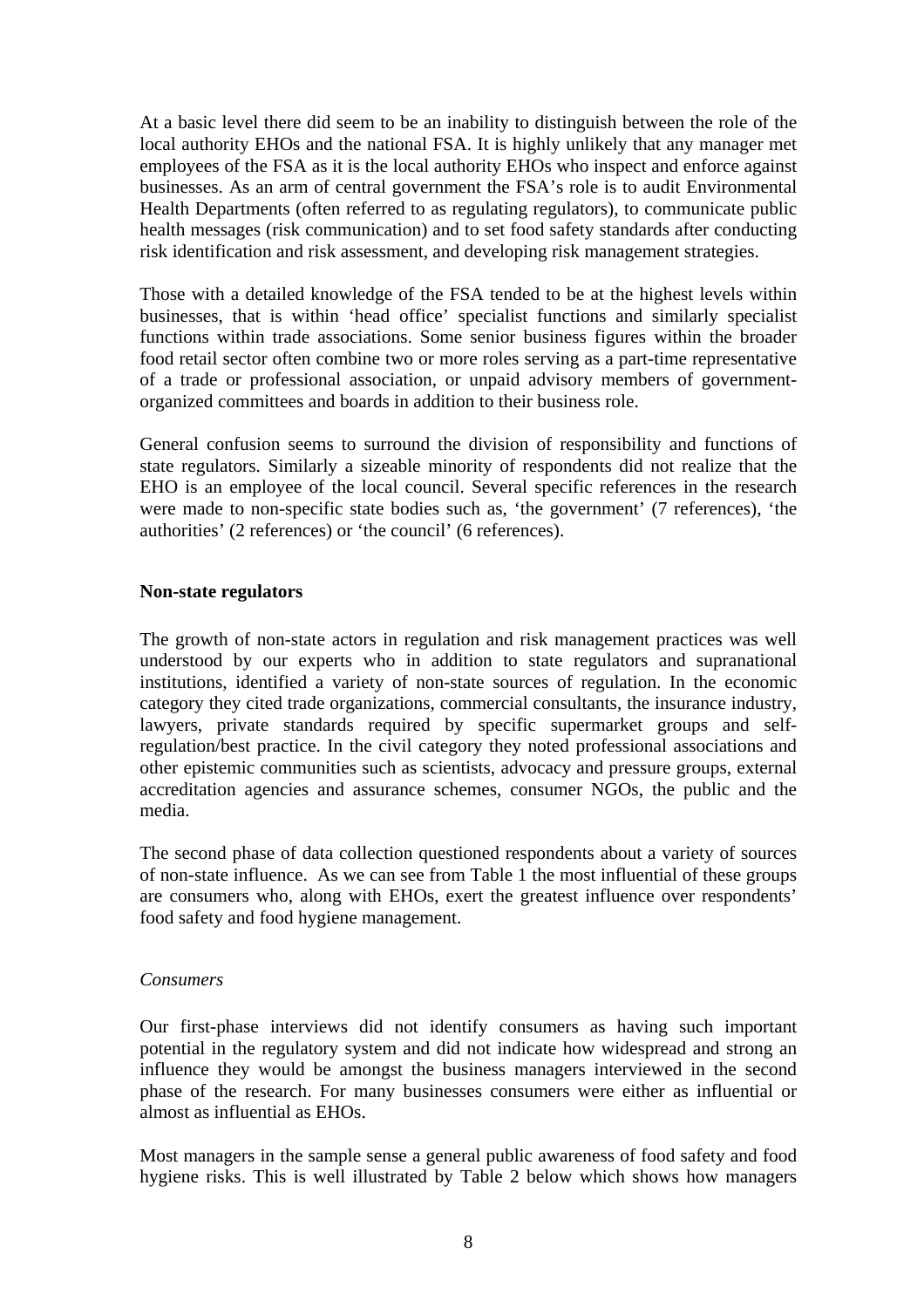<span id="page-11-0"></span>responded to a question about their understandings of consumer concerns. In two companies 100% of managers thought that consumers rated food safety and food hygiene issues as 'Very important' and in these two companies 'Labelling and product description' was seen to be the second highest concern to consumers. Overall 'Price' (value for money) was cited as the second highest concern of consumers.

**Table 2**: The range of perception importance to consumers by managers when considering a range of food attributes commonly related to risk based on the statistical mean of all questionnaires (completed) by managers.

| <b>Consumer concerns</b>                                      | <b>Managers understandings</b><br>of relative importance of<br>consumer concerns | <b>Importance index</b><br>(Mean values of<br>questionnaires) |
|---------------------------------------------------------------|----------------------------------------------------------------------------------|---------------------------------------------------------------|
| Food safety and hygiene                                       | Most important                                                                   | 1.1                                                           |
| Price (value for money)                                       |                                                                                  | 1.65                                                          |
| Labelling & product description                               |                                                                                  | 2.2                                                           |
| <b>BSE</b>                                                    |                                                                                  | 2.35                                                          |
| Food additives                                                |                                                                                  | 2.4                                                           |
| GM (Genetic Modification) / Use<br>of pesticides to grow food |                                                                                  | 2.55 / 2.55                                                   |
| Organic                                                       | Least important                                                                  | 2.7                                                           |

A senior risk manager from a large branded licensed catering chain commented that his business had 'over complied on GM regulations due to consumer demand'.

## *The media*

The media is often considered one of the most influential opinion formers but in this research their comparative strength of influence was not widely recognized. Two separate forms of the effect of media upon business were detected in the wider study – direct and diffuse. In direct cases the business has been specifically identified becoming the focus of media discussion. In diffuse cases the influence is more generic, either the food industry in general or a food product becomes the subject of media attention and all businesses are influenced.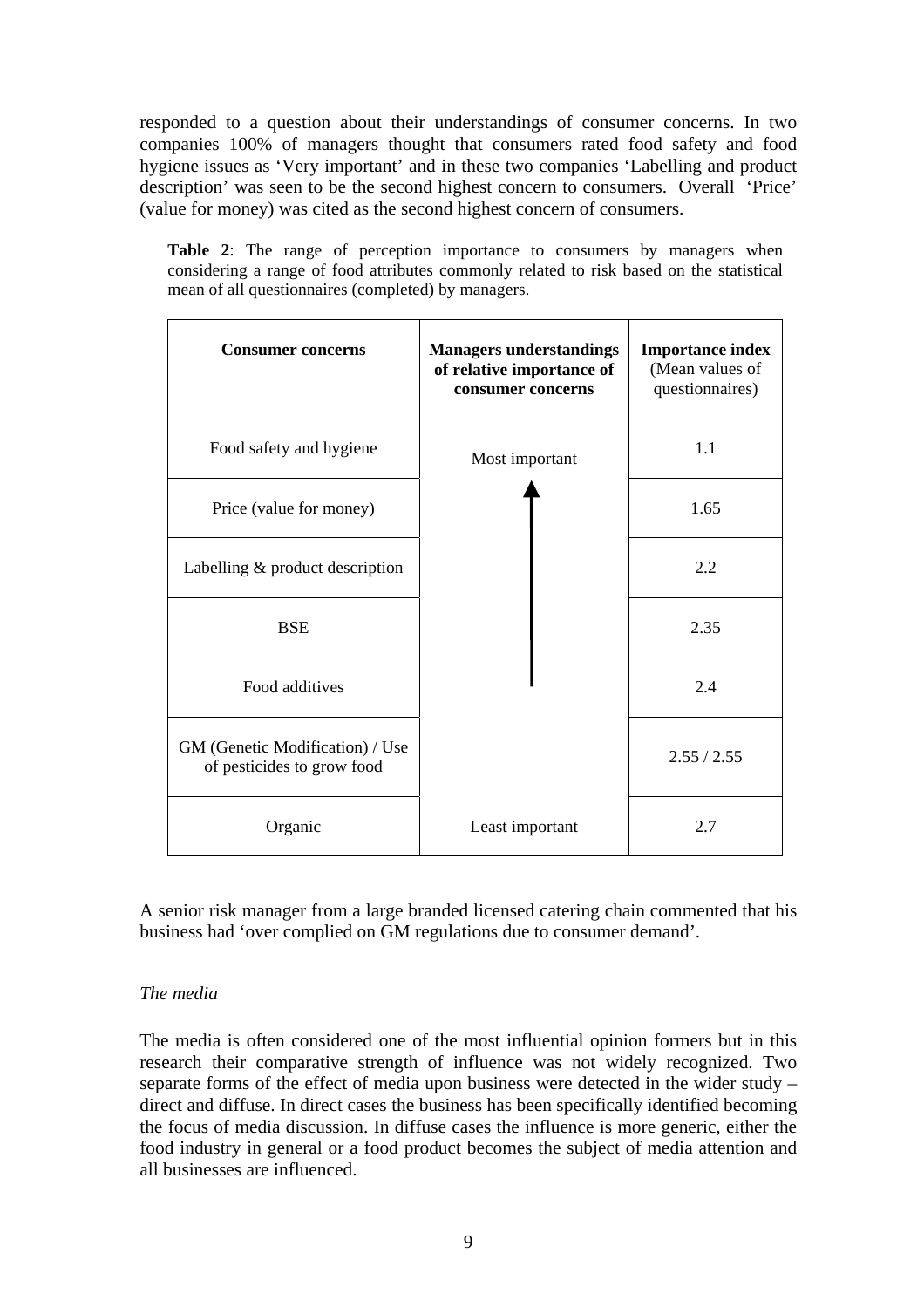<span id="page-12-0"></span>During the period of study it was known that some businesses in the sample had firsthand experience of direct media attention in the form of the 'undercover investigative television reporter' genre. But specific details were difficult to obtain through the survey. Respondents were however more prepared to discuss the more *diffuse effects of the media.* A small group of individual managers across the sampled businesses criticized the media for creating 'food scares'. Another group of mangers was clearly (possibly unwittingly) 'part' of the food scare in that they would express concern and name as a risk matters of often complex and disputed risk which were receiving extensive press coverage at the time of study. Chief among these were GMO in the food chain, BSE, epidemics and 'chemicals'.[9](#page-12-1)

There was also concern that adverse publicity for any part of the industry had a contaminating effect on others:

When bad practices are shown on TV I think people think that all catering businesses are run the same! Not right.

(Manager– contract catering business)

During a group discussion at an influential trade association meeting a senior public official with expertise in this area commented that the study would 'find a variability in compliance from businesses of a different size'. The group was divided as to whether this implied that small businesses were 'more risky' than larger ones or vice versa.

#### *Insurance companies*

 $\overline{a}$ 

Insurance companies are thought by some commentators to have a potentially important regulatory role (Ericson et al. 2003). Insurance is seen to act as a control and seeks to influence behaviour by calibrating premiums according to desirable/undesirable characteristics. For example, higher premiums are charged to smokers and presumably the same principles apply in setting liability insurance for food businesses. Yet very few of those we interviewed and surveyed in our research regarded insurance companies as a significant influence on their management of food safety and food hygiene.

Our experts thought it unlikely that insurance companies would figure prominently as an influence on food safety and hygiene standards but there was a suspicion amongst the experts we interviewed that their influence may be increasing. Some detected a shift in attitude from the finance sector towards food businesses, a result being that some food businesses are having difficulty in obtaining affordable public liability insurance. A degree of scepticism about the ability of insurance companies to play a credible role in the food sector was expressed, comments ranging from a view that insurance companies are not very good at quantifying risk, with others being especially concerned

<span id="page-12-1"></span><sup>9</sup> In the latter stages of data collection this referred to banned contamination by dyes from the Sudan family of red/brown food colorants which were found in several manufacturers of branded and supermarket private label products. The discovery of such a contaminant prompted the FSA to issue a series of Food Alerts to EHOs, manufacturers, retailers and the public leading to a major product recall of over 500 products from some of the UK's major food brands and food retailers. <http://www.food.gov.uk/safereating/sudani/sudanitimeline> FSA 2005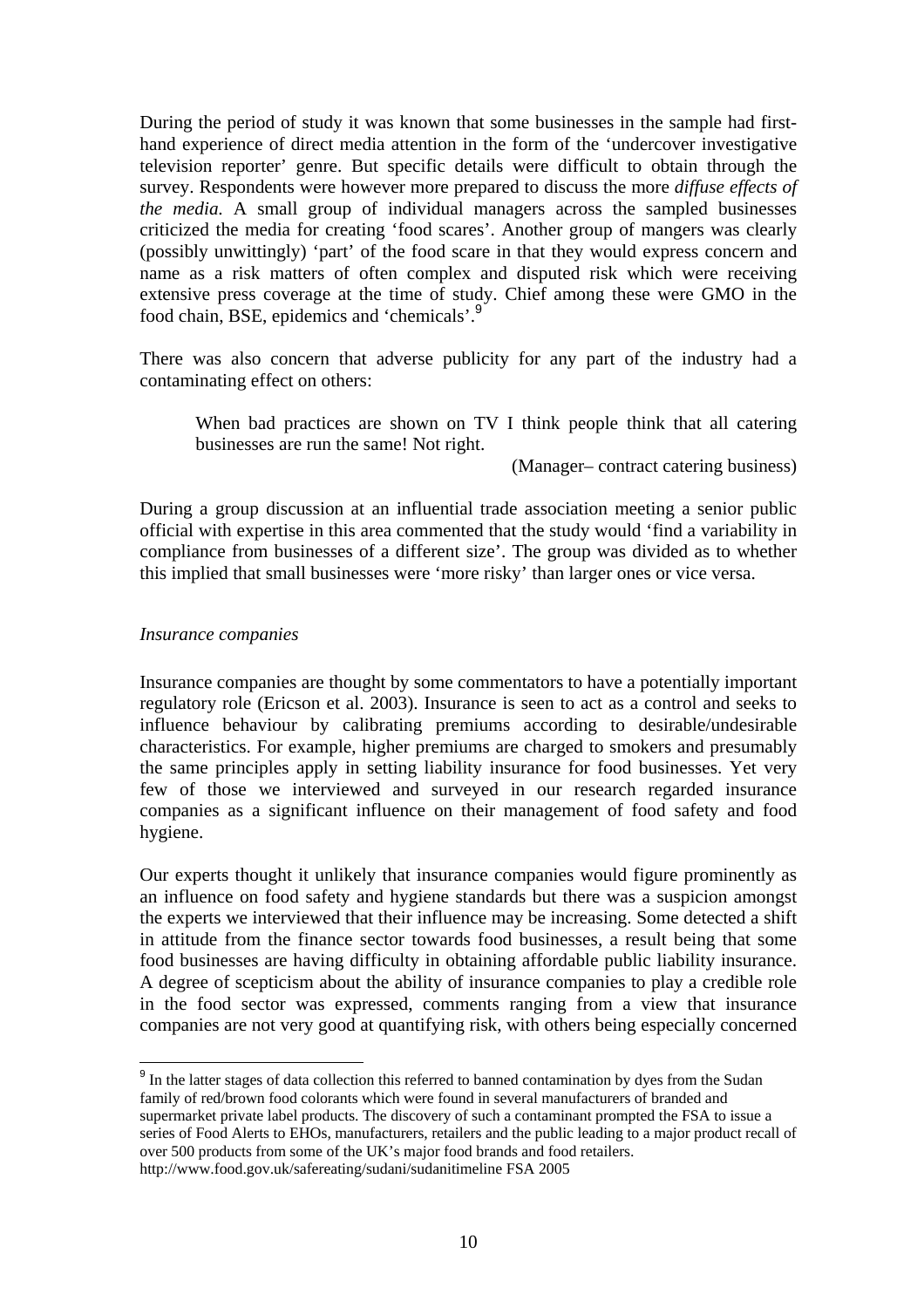<span id="page-13-0"></span>about moral hazard problems – 'Insurance is the enemy of the good as it is designed to average out loss resulting in the good not being rewarded and the bad not being punished' (interview respondent). More generally the extent to which insurance does play a role in promoting food safety and food hygiene is unknown.

Some 60% of managers of micro/small businesses compared to 50% of medium and large companies<sup>[10](#page-13-1)</sup> claimed to have insurance cover for food hygiene and food safety incidents. Conversely, micro and small business managers (30%) view insurance companies as much less influential than did managers of medium and large businesses (50%). Aside from insurance cover 20% of all managers received information on food hygiene and food safety from their insurance company but only one business (a micro/small business) reported ever having been inspected by an insurance company.

Our survey found that 15% of managers in medium- and large-size businesses regarded insurance companies as having a 'strong influence' with the medium and large catering businesses being more inclined to regard them as strongly influential (20%) than the retail only businesses (8%).

#### *Lawyers*

The relevance of lawyers to risk management was not well understood by our survey respondents. Lawyers were in fact considered to have the least influence of all the external actors we asked about in the survey. A slight difference in influence does emerge between the catering and retail sectors with the former responding that lawyers have greater influence than was the case with the retail sector.<sup>[11](#page-13-2)</sup> Interestingly almost 90% of managers of micro/small businesses did not answer this question.

Only two managers from phase 1 spontaneously referred to any legal influence upon food safety. This was less a comment specifically regarding lawyers as individuals and more a comment on how the legal system in its broadest sense was perceived to operate. A director of a catering company commented that their risk management approach had a bias towards viewing risk from a legal perspective in an attempt to avoid litigation possibly relating to their business operations in the United States. A senior risk manager from the headquarters of a large licensed catering chain commented on the rise in claims from customers who had 'fallen over in the car park after leaving our establishments'. He considered this an example 'compensation culture'. Surprisingly, given the debates about the UK being riddled with a 'compensation culture' his was the only explicit mention of this phenomenon in phase 1 and phase 2 of the research. Regardless of accuracy we expected these claims to be reflected in our findings but it was far from the case.

<span id="page-13-1"></span><sup>&</sup>lt;sup>10</sup> Some 33% of directors/senior managers responded with 'don't know'.

<span id="page-13-2"></span> $11$  The 'no influence' responses were particularly high amongst managers of a supermarket chain (49%) replied that lawyers had 'no influence' when considering food hygiene and food safety risks). However over a third of respondents in three (two large and one medium) of the hospitality chains we surveyed did consider lawyers a 'strong influence' or of 'some influence'.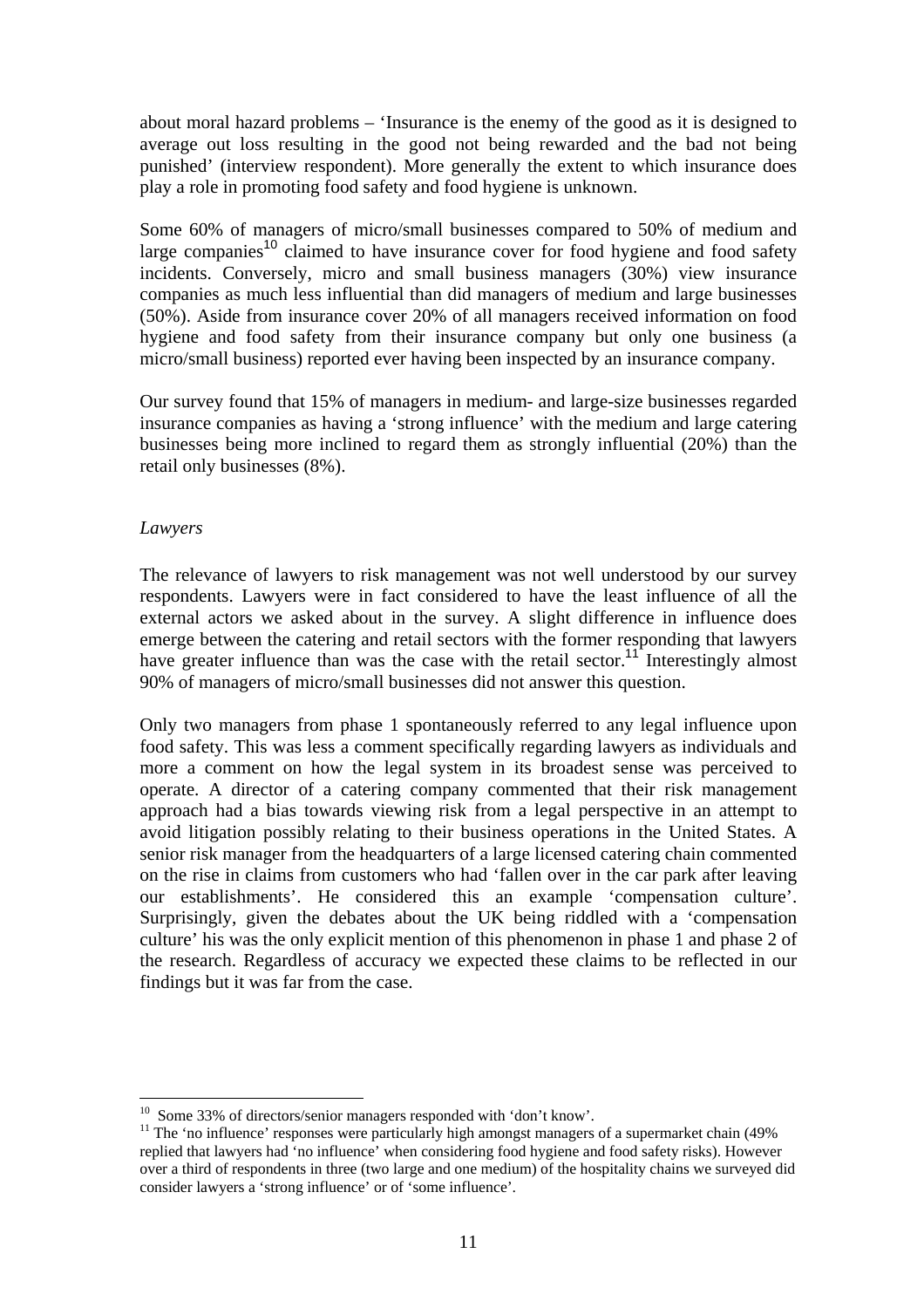#### <span id="page-14-0"></span>*Pressure* g*roups/NGOs*

Pressure groups, especially NGOs, are perhaps one of the most well known regulatory sources in the civil sector. They are especially important for their information-gathering work and for their exploitation of publicity as a way of influencing business behaviour (Braithwaite and Drahos 2000; Hutter and O'Mahony 2004). Yet they did not figure prominently in our research.

Phase 1 data revealed very different views of NGOs. A senior risk manager from a licensed catering chain commented that the Better Regulation Task Force and Food Standards Agency 'even out the influence of the National Consumer Council (NCC) and other (pro-consumer) lobbyists'. A contrasting comment came from a director of a large food retailer who mentioned that as part of developing their Corporate Social Responsibility scheme they were working with a team of academics and consumerfriendly NGOs.

One director in phase 2 suggested that his employees would not know what a pressure group or NGO was and this is to some extent borne out by our data. Overall 40% of our sample was unable to answer questions about NGOs with 86% of respondents in one large UK restaurant chain and 83% from a large UK takeaway chain being unable to answer at all. Generally, 31% of respondents attributed NGOs 'no influence' with just 5% indicating a strong influence.

### *Private consultancy firms*

Management and other more specialist consultancies focusing on selling risk management and regulatory compliance advice cover a range of risk management domains. One of the risks identified by these consultants is that of non-compliance with state regulatory systems. Many such organizations exist, their trade being to sell advice which will assist businesses understand state regulations and guidance, ensure that they have compliance systems in place and even offer advice on how businesses should relate to regulators especially in registering their businesses with regulators, licensing processes, complaints procedures or legal actions.

In our research views about consultancy firms were mixed. Two large private consultancies specialising in the food industry were widely known and highly regarded for their provision of a range of technical, business, scientific, regulatory and legal services relating to risk. These were mentioned by senior policy makers and directors in phases 1 and 2 as providing research, policy and operations support to many businesses in the sector. At least one of our businesses used both of these consultancies. However, knowledge of these two consultancies was dependent upon level of seniority in the staff hierarchy, not a single manager mentioned either of the two named consultancies, only those at directorial level.

Other consultancies mentioned by respondents were typically small consultancies run by former state regulators or former technical employees of large food companies. These were used for advice and inspection. The most direct evidence of influence came from a catering chain where the scores from consultancy audits influenced the calculation of the remuneration of the board of directors. Not a single micro or small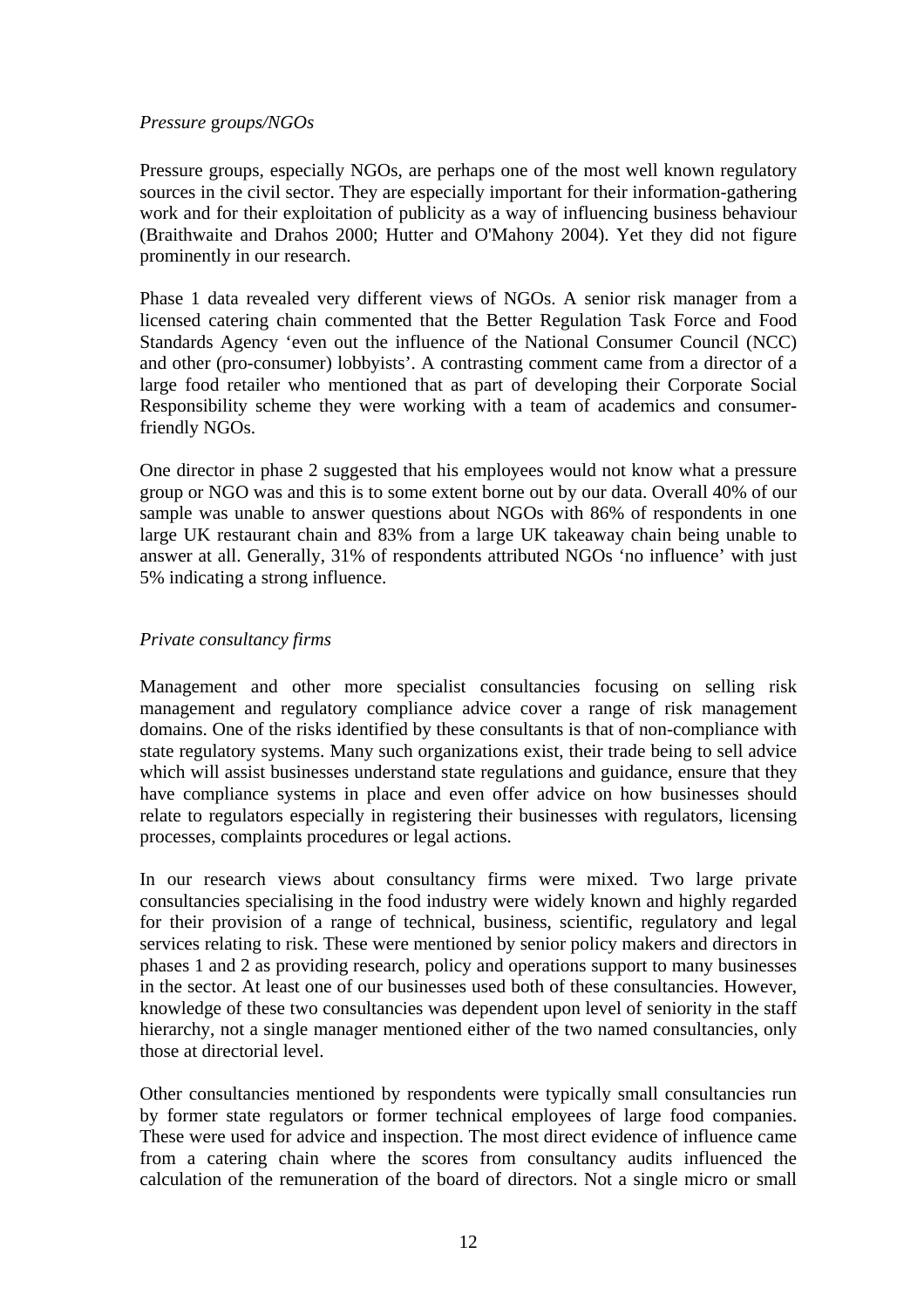<span id="page-15-0"></span>business in either the retail or catering sectors represented in the sample used a consultancy as their main source of information about food safety and hygiene risks.

Not all consultancies were viewed positively and some received a great deal of criticism from all of the sectors represented. They were seen to be exploiting the confusion of micro firms and SMEs relating to  $HACCP<sup>12</sup> HACCP<sup>12</sup> HACCP<sup>12</sup> -$  'consultants are making a killing out of HACCP, just pulling stuff off the net and then selling it' (interview respondent). But there was more than moral indignation, some expressed concern that there is 'over-implementation of risk management practices due to the advice of commercial consultants'. This very much chimes with evidence that consultancy firms may be a source of what has come to be referred to as regulatory creep (BRTF 2004).

#### *Trade associations*

 $\overline{a}$ 

Trade associations are a prominent form of economic self-regulation where businesses voluntarily join schemes involved in establishing and maintaining codes of practice (Gunningham 1995; Rees 1997). They may thus play an important risk management role for their members. For example, they may have an educative, training role and liaise with government over the best ways to achieve the required standards and indeed issue their own codes to this end such as the British Hospitality Association Fitness for Purpose voluntary code relating to accommodation and catering standards in the hospitality sector. Trade associations may play a direct regulatory role where they run their own self-policing schemes. Such food assurance schemes include standard setting and inspection and in some cases may embrace food safety and food hygiene matters. But many food businesses may not belong to an association. This is particularly acute in the catering sector where one of our participants estimated that perhaps only onethird of all businesses belong to an association, compared to retail businesses where over 90% are thought to belong to a trade association.

In our survey only senior staff – at director level or above – and working for large organizations were aware of their firm's membership in trade associations. Members included British Retail Consortium, Institute of Grocery Distribution and the Food and Drink Federation. A director of a food retailer mentioned that his business was a member of the Association of Convenience Stores. No branch manager in any of the businesses surveyed was otherwise aware of their firm's membership of trade associations. Some directors thought they were members of trade associations but were unsure of which ones. A senior risk manager from a large group of licensed catering chains commented that the majority (75%) of their food suppliers meet a type of 'private' standard developed by a trade association, the British Retail Consortium Higher standard.[13](#page-15-2) Amongst the larger food retailers and catering businesses in general this standard is thought to be widely used and valued.

<span id="page-15-1"></span><sup>12</sup> HACCP stands for 'Hazard Analysis Critical Control Point'. It is an internationally recognized and recommended system of food safety management focusing on identifying the 'critical points' in food safety problems (or 'hazards') and taking pre-emptive measures. This is sometimes referred to as 'controlling hazards'. Keeping records is also an important part of HACCP systems. http://www.food.gov.uk/foodindustry/hygiene/

<span id="page-15-2"></span><sup>&</sup>lt;sup>13</sup> This is one of a series of standards now referred to as the 'BRC Global Standard – Food'. The BRC claims it was 'created to establish a standard for the supply of food products and to act as key piece of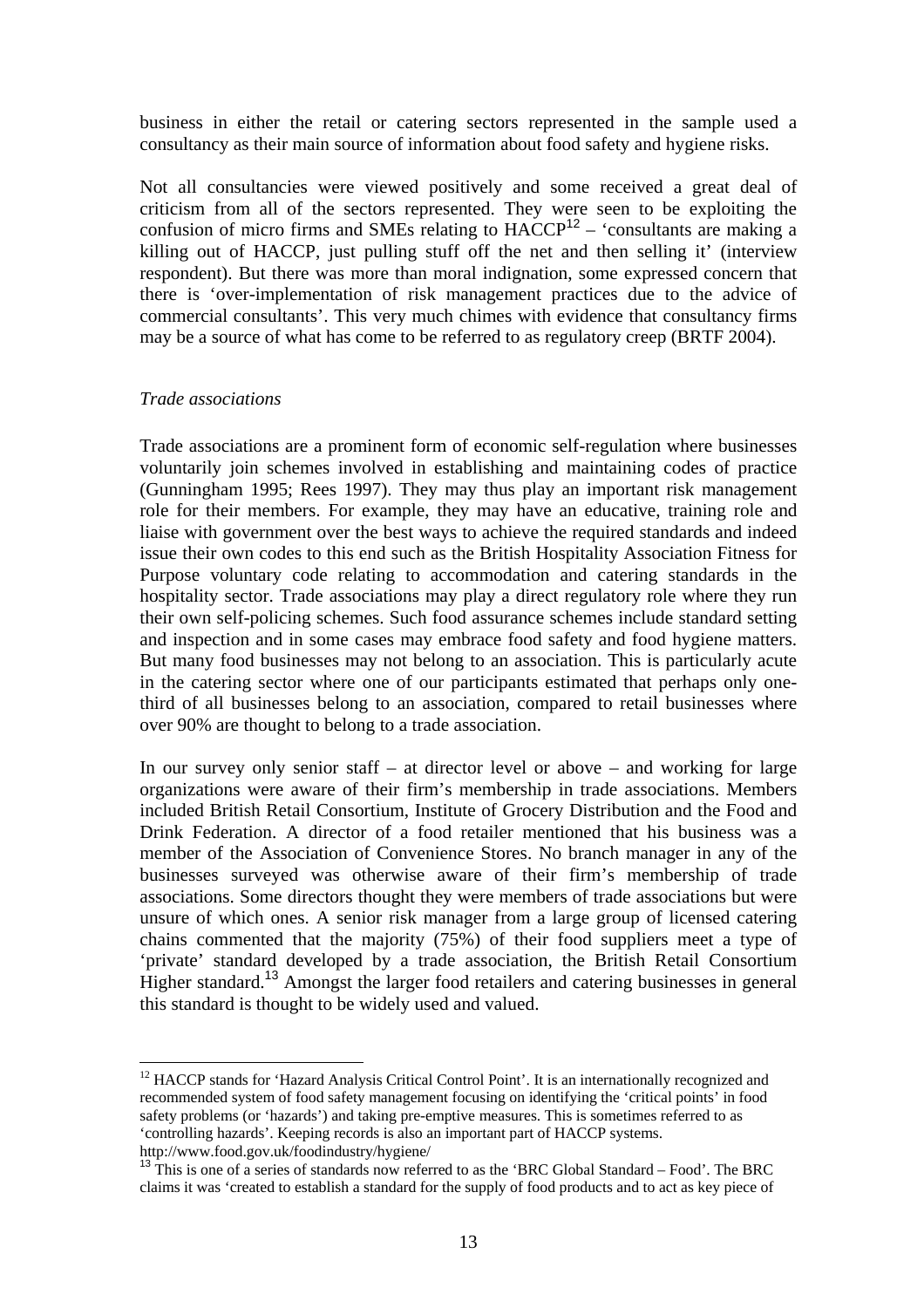Of the micro, small- or medium-sized businesses only one indicated membership of two trade associations (White mentioned the Soil Association and a 'Small Business association'). No trade association that one would expect to find such as the Institute of Directors, British Chambers of Commerce or Federation of Small Business was mentioned.

Some 5% of managers for medium and large businesses indicated that a trade association made checks on food safety and food hygiene on their premises. A similar figure indicated that a trade association provided information on food safety and food hygiene to them and 2% indicated this information was provided to their staff. None of these managers named or described these trade associations. It is thought that confusion exists with categories of organization – some managers may believe that a commercial consultancy is a trade organization. Similarly, some managers who mentioned using the services of a commercial consultancy may in fact be the clients of the commercial arm of a trade association. The line between the two is often unclear.

When considering food safety and food hygiene risks directors of large retail businesses were moderately more influenced by an 'industry association' than the directors of large catering business although in both sectors the influence is not 'strong'.

Some participants were very supportive of *self-regulatory schemes* such as the Little Red Tractor launched in the UK in June 2000 by Assured Food Standards which was created by the National Farmers Union (NFU) with government backing (Meat and Livestock Commission).

Other participants preferred greater clarity about whether or not there is a regulatory requirement upon them or not i.e. a legal requirement to comply. There was a view that if schemes such as these are to have any chance of success then strong enforcement is necessary.

Several references were made by managers in the survey to what we believe are inhouse schemes or proprietary standards which do not appear to have been created by trade associations or state regulators. Such schemes and standards have either been developed internally within businesses or have been introduced with the assistance of paid external technical or business consultants. These schemes and standards were referred to in passing by several of the managers using an acronym: all of whom worked for the large businesses in the sample. Adherence to these schemes and standards appeared to be mandatory for those working within the business.

One area where our understanding of risk management is not entirely clear is where managers interact with experts from outside their branches. What is obvious is that some of managers in the sample are unsure of the precise identity of the experts they encounter in the course of their work – are they EHOs, consultants, or specialist company staff? When one considers the operational outcome of the combination and

evidence for UK retailers and brand owners to demonstrate "due diligence" in the face of potential prosecution by the enforcement authorities'.

This publication has now become an international mark of excellence. Certification to the Standard verifies technical competence and aids manufacturers, brand owners and retailers fulfilment of legal obligations. It also safeguards the consumer.' [http://www.brc.org.uk/standards/about\\_food.htm](http://www.brc.org.uk/standards/about_food.htm) 2006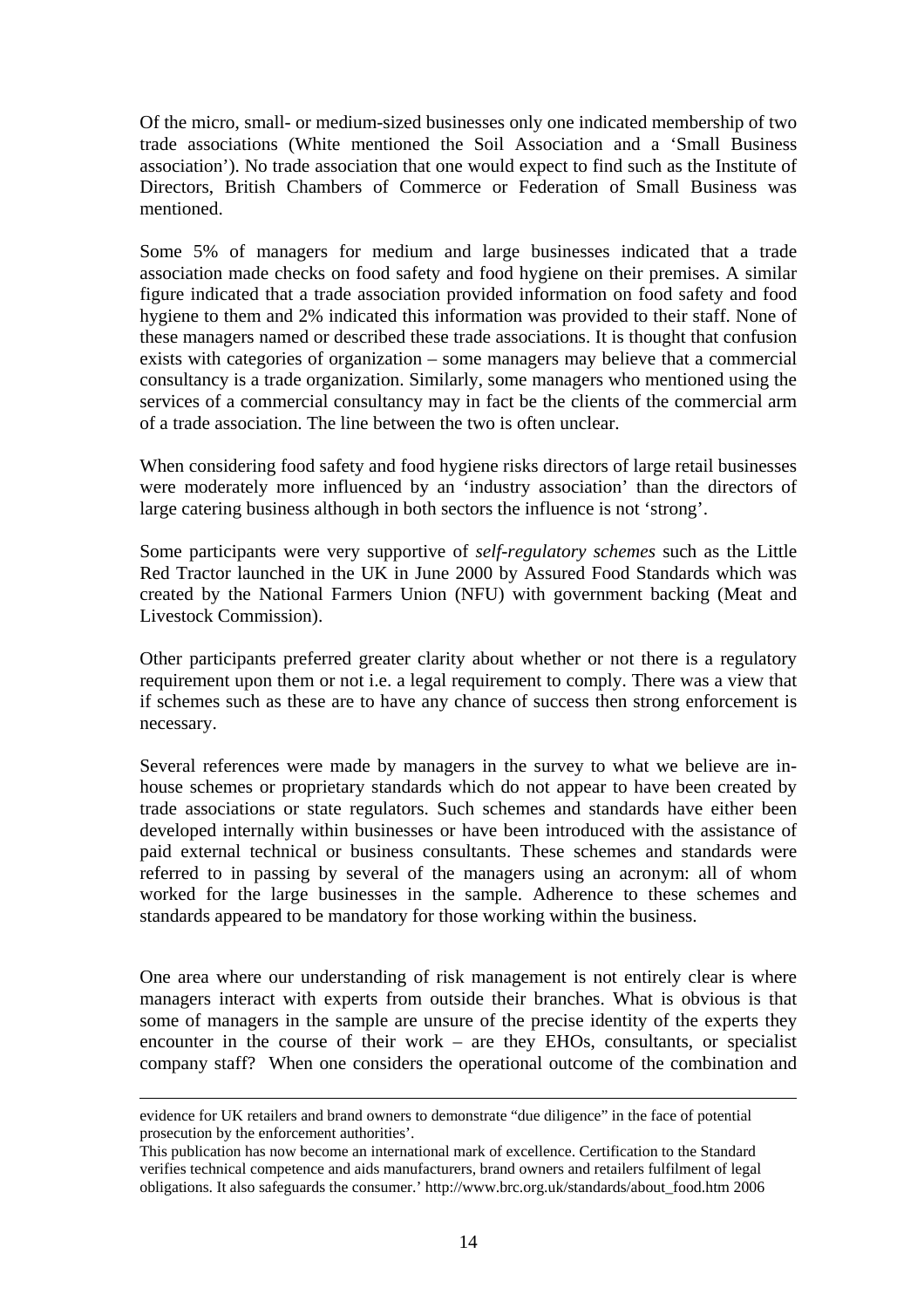<span id="page-17-0"></span>(possibly contradictory) interaction of the various sources of influence outlined above one would not be surprised if some confusion as to 'what is what' and 'who is who' were to result amongst managers and staff.

## *Discussion*

## **Knowledge of state regulation**

One of the strong messages drawn from the research is that state regulation remains a key influence on business risk management practices despite some confusion at store level about state regulatory arrangements. Knowledge of EHOs, the local authority regulators, was most widespread and most sophisticated. This is not entirely surprising as they are in most contact with the industry at floor level and their remit directly relates to the food safety and food hygiene risks we asked about. TSOs do not work directly to this remit but the survey responses do not seem to have such a nuanced reason for their ignorance – the indications are that they have less knowledge of trading standards. Knowledge of the nationally-based FSA is high at senior management and policy levels of large businesses but less so at junior management level. Overall, however, knowledge of the FSA amongst businesses was much higher than our expert group anticipated it would be.

The confusion about the specificities of the overall regulatory system echoes the findings of other studies, although the general levels of knowledge of EHOs appear to be higher than those found by studies of other regulators. Genn (1993) and Brittan (1984) found great variation in levels of regulatory knowledge in their studies, with confusion about regulators highest on the smaller sites they visited. Genn also found little evidence of the regulated in smaller businesses being prepared to debate with inspectors, rather like the SMEs in this study. In larger companies there is a greater readiness to use regulators as a resource. In Hutter's (2001) study of a national railway company the social dimensions of regulatory knowledge and understanding were striking with senior personnel having a much greater understanding of the regulatory system than those lower down the hierarchy. This of course very much accords with our findings.

The literature on the impact of state regulators reveals a variable impact. The overwhelming majority of railway employees interviewed in Hutter's 2001 study thought that the state regulator was very important in bringing about higher standards of health and safety in the industry. Likewise Gunningham, Kagan and Thornton (2003) conclude that regulation does matter in shaping corporate behaviour. This contrasts with earlier studies by Gricar (1983) and Clay (1984) on OSHA (Occupational Safety and Health Administration) inspectors in the United States. Most studies argue for the necessity of maintaining some kind of outside policing of business risk management primarily to ensure that risk management objectives are established and maintained on a firm's agenda (Gunningham and Grabosky 1998; Hutter 2001) and there is a need for 'credible enforcement' (Gray and Scholz 1991; Gunningham 2002).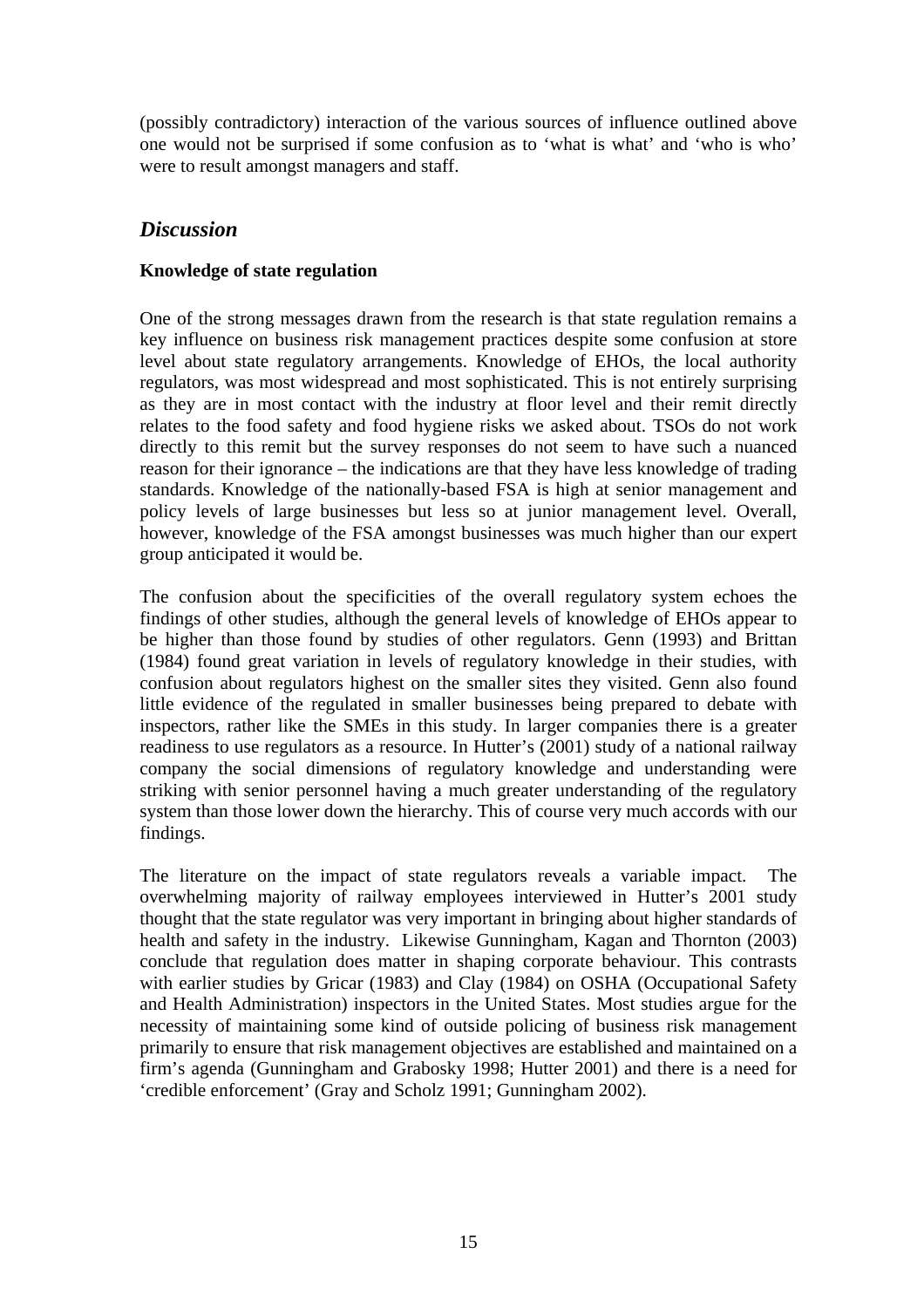#### <span id="page-18-0"></span>**Knowledge of non-state influences**

Respondents readily understood that there are other non-state external influences on their risk management practices although our survey found that generally these are less influential than the state regulators. The influence of non-state bodies was best understood by our senior experts and policy makers who spontaneously referred to a wide range of such influences. Our survey revealed knowledge of these influences and also presented us with some surprising results. For example, the role of consumers as an important influence on business risk management practices was not flagged up by our experts yet in our survey consumers were cited as one of the strongest influences on risk management. Indeed, not only did consumers figure highly as an influence they were also deemed to rank food safety and food hygiene as the most important consumer concerns.

Interestingly, the influence of the media was deemed to be well below consumers and state officials and the other main sources of civil influence. NGOs, surprisingly, were not well understood as an influence despite their large role in opposing GM foods and promoting organic produce. We had expected a greater knowledge of them and that they would be attributed a more prominent regulatory role. Another surprise is the fairly low influence attributed to lawyers. Given the prominent debate about the compensation culture respondents rarely mentioned the possibility of compensation claims or civil actions.

Likewise insurance companies also appeared to have a much less influential role than attributed by some commentators. However, the converse was true for other types of service company, namely private consultancy firms. These appear to have influence and, in fact, the potential for substantial influence in some areas of the industry. The nature of this influence is controversial and an important topic in its own right. Trade associations are also potentially important especially as an area of industry selfregulation, but their influence is obviously confined to their membership and the food industry is one where there are significant numbers of businesses which do not fall within the remit of these associations.

The influence of non-state actors on business risk management is not well researched. There is work on the increasing importance of trade and industry organizations and the international standards organizations (Cashore, et al. 2004; Eisner 2004; Hutter 2006; Ronit and Schneider 1999). Private standards such as those promulgated by trade associations are increasingly important in the global food system. Fulponi (2006) argues that such standards have become an important governance tool for major retailers and also that they are increasingly more stringent than those of government. Their importance in the food chain is regarded as especially important (Henson and Hooker 2001). Likewise Holleran et al. (1999) see the potential incentives for food businesses to adopt these standards. These include satisfying customer requirements and helping to meet legislative demands. Trade associations may play an important role in making and communicating standards. Research in the environmental field suggests that they have a significant regulatory influence over environmental performance, particularly in a co-ordinating capacity (Bailey and Rupp 2004).

There is some work in the environmental field about the potential importance of consumer preferences in influencing corporate environmental policies. Grabosky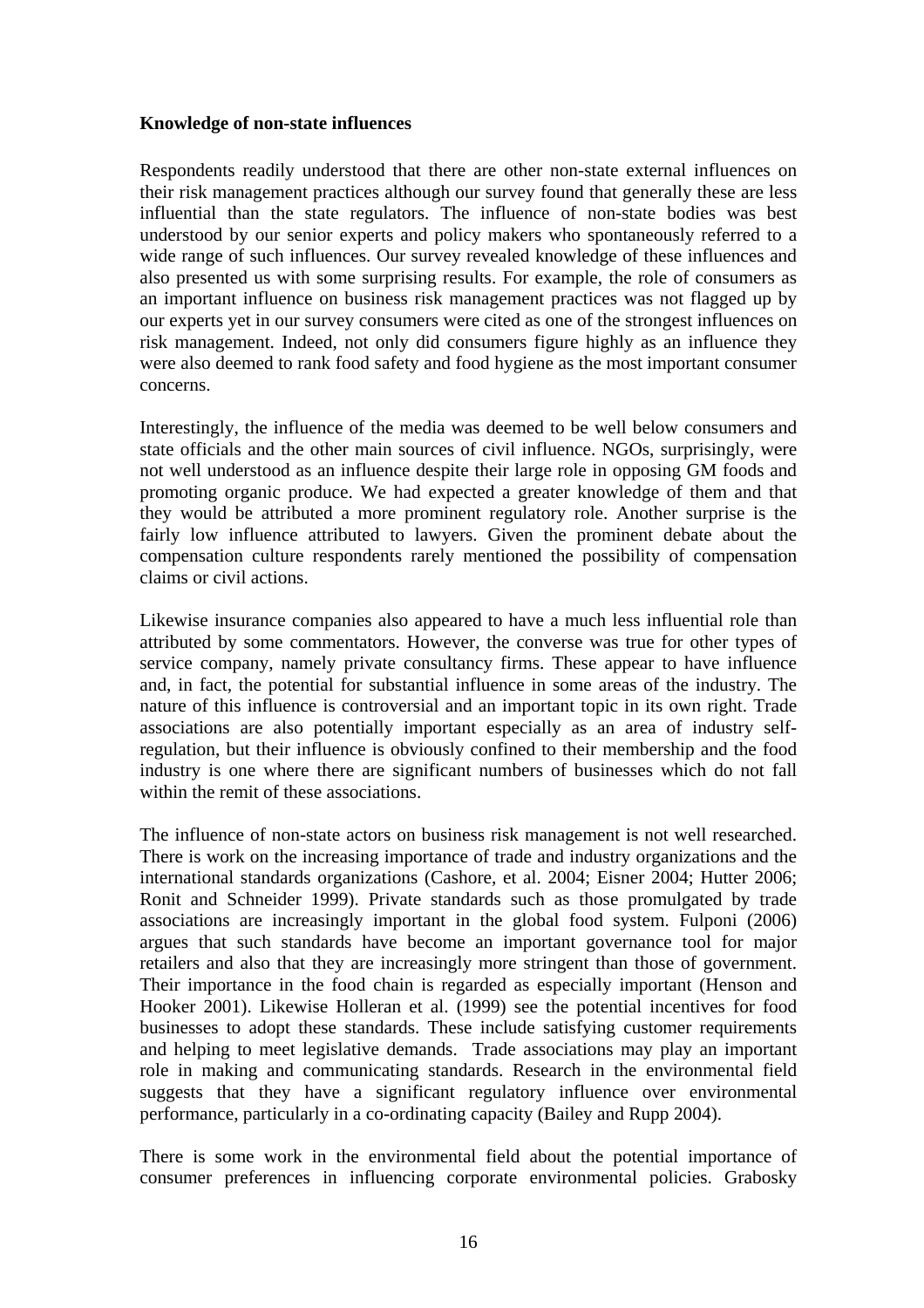(1994), for example, argues that preferential buying or consumer boycotts may have the capacity to influence business environmental behaviour more than state regulation. But there is no corresponding research in the area of food safety and food hygiene. A study in the UK found consumers regard food safety as highly important but that they have few concerns about it as they generally agree that standards in the UK are very high (IGD 1998).

The role of broader social concerns in influencing business has been discussed. The notion of the 'social licence to operate' (Gunningham, Kagan and Thornton 2003) is possibly most forceful here. An important component in 'the social licence to operate' is the role of civil society and non-governmental organizations (Gunningham, Kagan and Thornton. 2003). These groups undertake an important monitoring role and their views, alongside those of the local community, are an important influence on business practices. The interesting point in this research is that NGOs were not regarded as that influential. Of course NGOs often gain their influence through their use of the media and here they are deemed to have had some success, a prominent example being the Nestlé baby milk case when negative media campaigning led to consumer boycotts of its products (Hutter and O'Mahony 2004). NGOs' most obvious use of the media is to influence companies.

Generally, the role of the media as a regulatory force is deliberated as a theoretical possibility rather than empirical actuality. Fisse and Braithwaite (1983) discussed how corporate deviance might be controlled by the use of adverse publicity since it targeted the desire of businesses to protect their reputations. Mason and Mason (1992) also examined the mass media as a means of enhancing taxpayer compliance, arguing that this may be a means of persuasion for moral compliance and the promotion of civic virtue. The media plays an important informational role which can influence demand for products such as food (Baron 2005; Swinnen et al. 2005). Some regard this as a positive influence. Lang and Hallman (2005) for example, refer to the media as 'a watchdog of the public interest'. Others regard the media as a source of social amplification (Kunreuther 2002; Pidgeon et al. 2003) although there is disagreement about how serious this is. Frewer et al (2002) argue that the effects of such amplification of food incidents may be short-lived and may move according to changing levels of media reporting. Wakefield and Elliott (2003) found that newspapers though a major source of environmental information were also inconsistent and unreliable and thus were not trusted by the public, especially by those with access to other information networks.

Three of the economic non-state influences we have discussed have attracted little research interest, most especially empirical interest. There is very little research on the role of lawyers in business risk management decisions. There appears to be no compelling evidence that liability laws do have influence on food businesses. While some authors (Holleran et al. 1999) contend that these laws are a potential incentive to food safety others disagree. Buzby and Frenzen (1999), for example, referring to the United States where civil litigation is relatively well used, argue that product liability systems for food are weak and thus offer weak incentives with respect to promoting food safety. Henson and Caswell (1999) feel that the main influence in the UK is indirect, namely that the 'due diligence' concept in UK product liability law is a strong incentive for the use of third party certification and the adoption of private standards. They also argue that '*ex post* liability' is of secondary importance in the UK.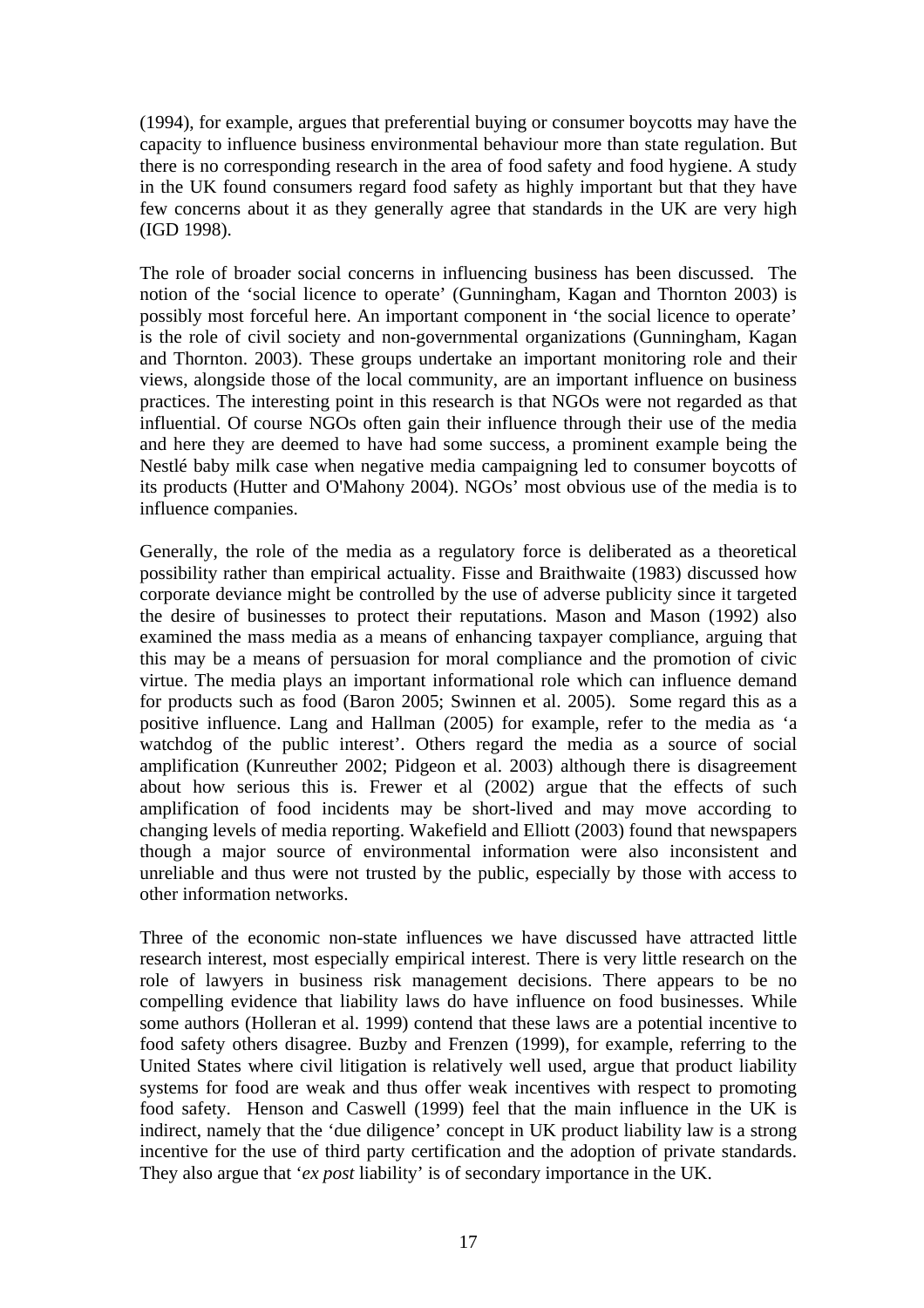<span id="page-20-0"></span>Insurance cover for the food industry is active in two main areas: general liability and product recall. The former is the most common and given the low level of litigation incurs relatively little cost. The latter is a relatively new form of insurance for an event which has the potential to be very costly in both monetary and reputational terms. It is for this reason that Skees et al. (2001: 100) believe that insurance has great potential as an alternative to regulation: 'Under the right conditions, an insurance underwriter could be more effective than a government meat inspector in getting a processor to change their behaviour in the desired fashion'. But the conclusion of their article is that this has not yet been realized. There is some evidence in the environmental sector that financial institutions such as insurance companies take account of environmental performance in making decisions about business (Grabosky 1994; Eisner 2004) but again opinions differ. Gunningham, Kagan and Thornton (2003) found that financial institutions were a weak influence in the environmental area they researched, namely pulp manufacturing.

## **Variability**

An important objective of the research was to map out variability between businesses. To what extent does knowledge of food safety and food hygiene risks differ between different types of business? How familiar are food businesses with state and non-state forms of regulation? Do they use similar risk management tools and do the same risk management drivers motivate them? If there are differences are they patterned in some way?

The main variable which emerges as significant in academic literature is the size of a business which is identified, for example, as a key indicator of regulatory capacity. Large companies are generally considered to have greater knowledge and financial capability to manage risks than SMEs. This is not to say that large companies are immune from risk management problems, their very size can involve communication difficulties (Di Mento 1986; Hutter 2001). Typically, however, it is SMEs which are thought to have the most difficulties in managing risks. And this is a significant problem as SMEs constitute a high proportion of businesses in the industrialized world (Gunningham 2002) and more particularly for this paper, a high proportion of food businesses in the UK (Fairman and Yapp, 2004).

Our research findings do reflect the literature. Our discussions with experts in the food sector revealed that many of them believed risk to be strongly related to size, with effort proportionate to the size of the business. Some reflected upon the ability of small businesses to manage risks – 'Smaller businesses expect inspectors to manage risks for them'. This said there was vocal minority who argued that such statements should not be too sweeping and examples of large companies suffering serious and high profile risk management problems were cited.

Like other studies our SMEs generally had lower levels of knowledge of regulatory laws and state regulatory systems (BRTF 1999; Fairman & Yapp, 2004; FSA 2001; Gunningham, 2002; Henson and Heasman 1998; Vickers et al. 2005). They also appeared to rely on state regulatory systems for education and advice but the evidence from our research suggests that this was advice typically requested when a business was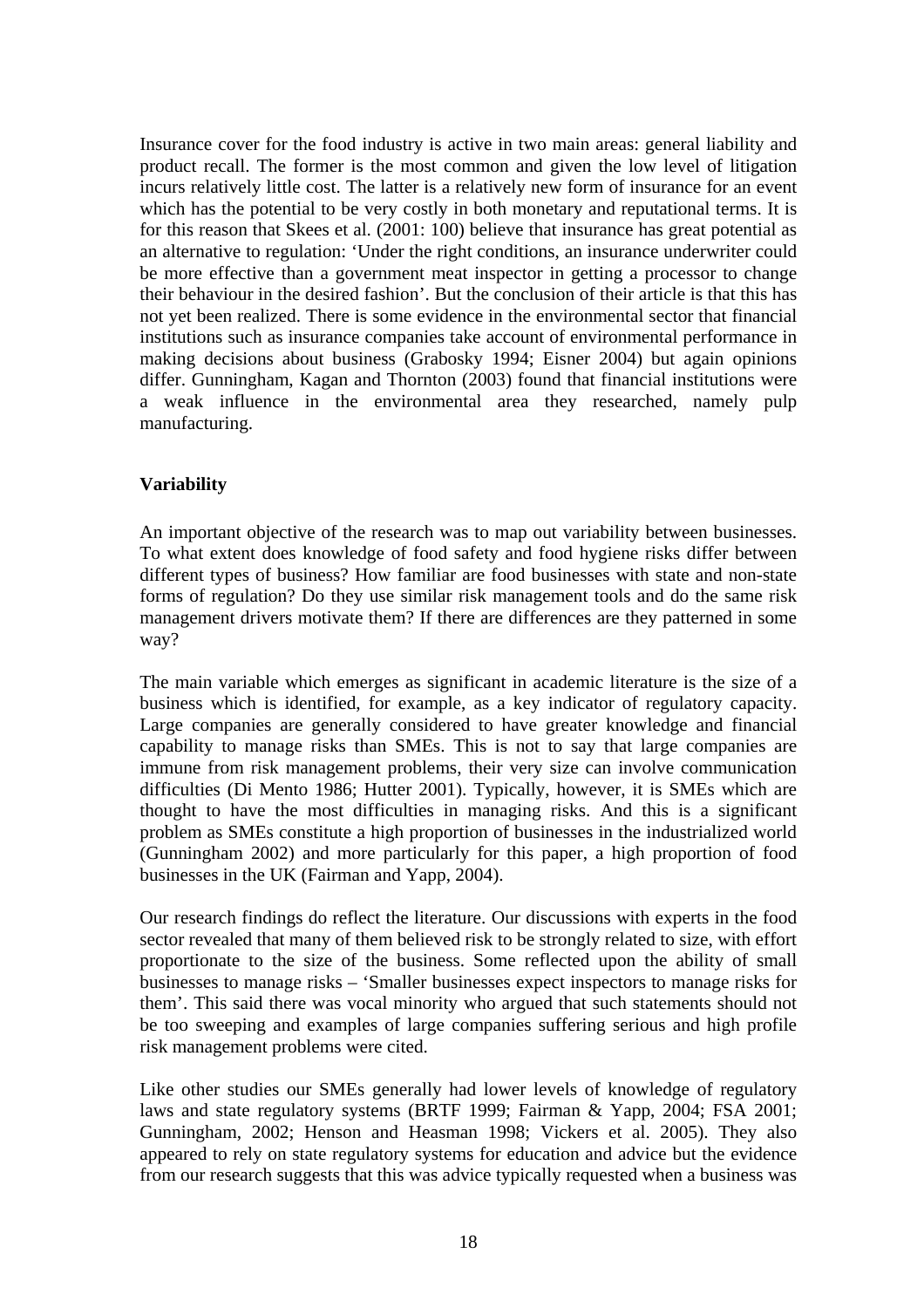<span id="page-21-0"></span>found to be non- compliant by an enforcer rather than advice requested from a regulator at the initiation of the businesses and therefore unrelated to an inspection (cf Fairman & Yapp 2004; Hutter 1988). One reason for SME reliance on state systems is that many small businesses have less contact with non-state sources which provide information and advice. They are neither members of trade or business associations which may provide updates or even training on food safety and food hygiene matters nor do they use consultancies (Fairman and Yapp 2004; Genn 1993)). This of course contrasts with large businesses which have greater regulatory capacity of their own and more likely to belong to associations, employ consultancies and take out insurance cover.

A second factor which may be relevant in any variability between businesses is business type. The food industry comprises two main areas, namely, hospitality (catering) and retail. The former covers catering establishments such as hotels and restaurants and the latter covers food and drink shops. It is estimated that there are approximately 102,537 grocery retail outlets providing 1,184,000 jobs in the UK (DEFRA 2005) and 262,948 caterers (hotels, cafés and restaurants) providing 1,394,000 jobs (DEFRA 2005; BRTF 2000). The large majority are small businesses.

Many of those we spoke to in the research drew a clear distinction between the retailing and hospitality sectors. Retailing was seen to be concerned with distributing rather than manufacturing products. The hospitality sector was identified as 'the biggest challenge' partly because of the high turnover of staff, the handling of cooked and uncooked food together and changing menus being a source of new risks. A further risk factor associated with the hospitality sector is that:

Catering is demand-led whereas food manufacturing is planned over a long period therefore HACCP sometimes goes out of the window as customers need to be served. Time pressures lead to corners being cut.

Another participant commented that 'the hospitality sector is a very fragmented sector, they don't tend to gel as a sector'.

This accords with an IGD (1998) finding that food consumers are most likely to question restaurant rather than retail hygiene standards and MORI data that the British are especially anxious about the risk of contracting food poisoning in restaurants. The extent to which retailers were regarded as risky partly depended upon the type of food they sold, for example, whether it is fresh or pre-packaged. Also deemed relevant was whether or not they were small independent retailers or part of a broader company or franchise.

## *Conclusion*

Data from this research indicate that the move from government to governance is partially understood by those in business to the extent that they are well aware that there is a variety of external influences on their internal risk management practices. They also point to the enduring importance of state regulatory systems in business risk management decisions. The state remains a key influence but not an exclusive influence, necessary but insufficient. This research thus adds to the growing body of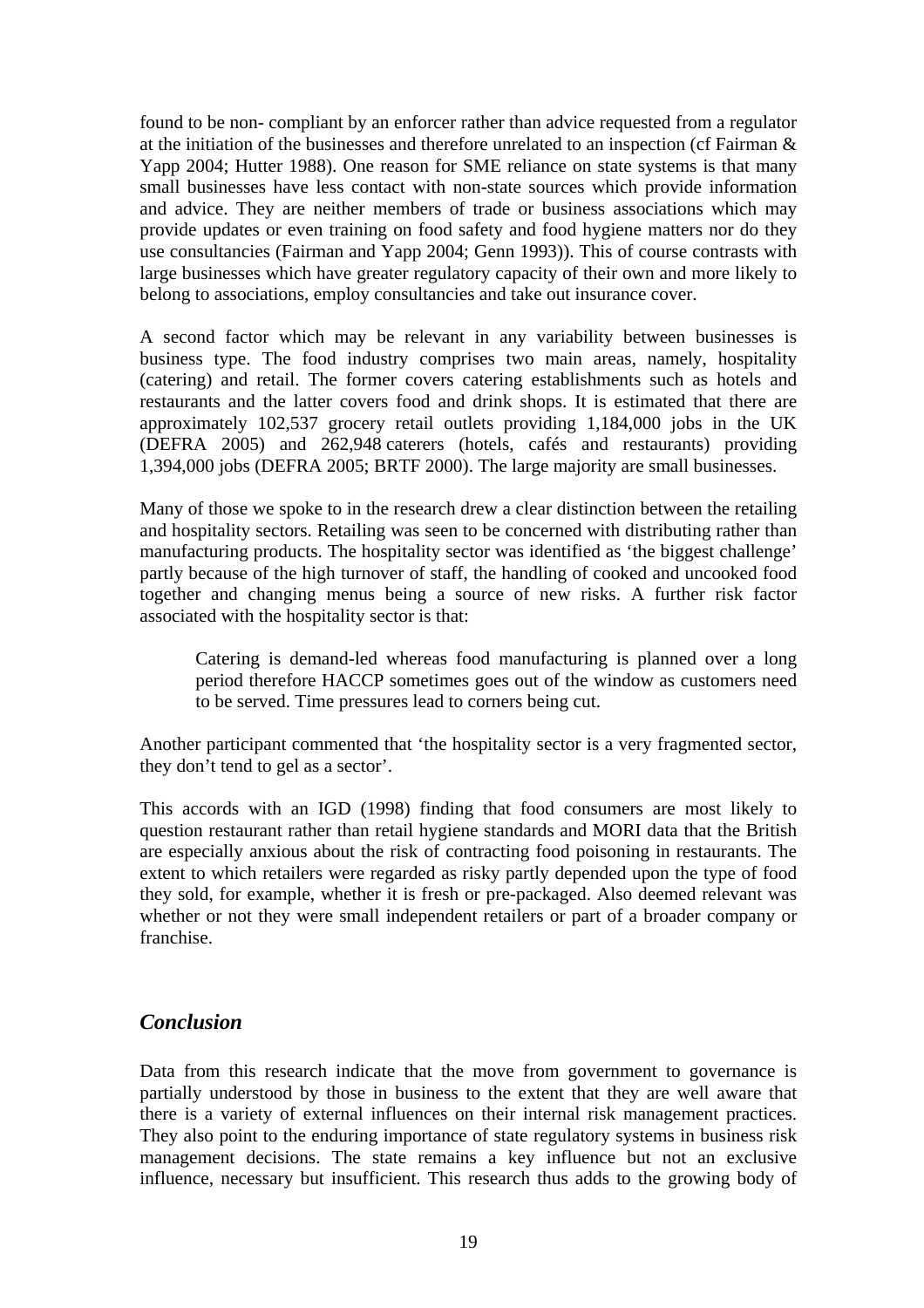work which calls for a mix of regulation sources (Eisner 2004; Gunningham and Grabosky 1998). This work recognizes that the state has an important role to play but that it also has its limitations which may be mitigated by other influences beyond the state. The mix may be a formalized one, for example enforced self-regulation (Braithwaite 1982; Coglianese and Lazer 2003; Hutter 2001). Alternatively, there may be a more loosely coupled arrangement where the state relies on organizations beyond the state to manage risks or where there are multiple influences acting independently of one another (Hutter 2006). Certainly, the research suggests that economic and civil sector influences are of equal importance.

These findings suggest that in Hood et al.'s (2001) terms the state, consumers, and consultancies, have a direct influence on business risk management practices. The media, lawyers, insurance companies and NGOs are more properly understood as part of the context, that is, as background influences albeit with the capacity to move from the background context to be part of the content. The state's influence is probably the best understood direct influence on business risk management. The role of consumers is less well understood and there is very little at all on the influence of consultancies. These influences do seem to work in mysterious ways and differentially according to the social structure of the business. They certainly warrant more research and investigation as to the nature of their effects. We should not automatically assume, for example, that all consultancies have a positive influence on risk management practices. Certainly, they have been implicated in regulatory creep.

The background influences are of course variable according to topicality and size of business. The ways in which factors play out and interact are not well understood; in fact there is a surprising lack of information on these issues. The academic literature does suggest that each of the background influences has the potential to be a direct influence but as yet we need a great deal more evidence of this and how it might be realized and the conditions under which each influence is likely to be helpful. The influence of insurance companies is an area which particularly deserves greater scrutiny.

We do know that businesses are subject to a complexity of pressures on their risk management practices. Some are external to their organization and others are within their organizational boundaries. We have concentrated in particular upon positive influences which encourage risk management but there are negative influences too. Indeed different pressures may be in tension. As Gunningham, Kagan and Thornton (2003) point out, the nature of these interactions is not well understood and the next step is to explore this further. This paper draws on research undertaken with the food industry. Our next step is to compare this with another risk regulation domain to better understand how the various external influences on business risk management might work across different areas.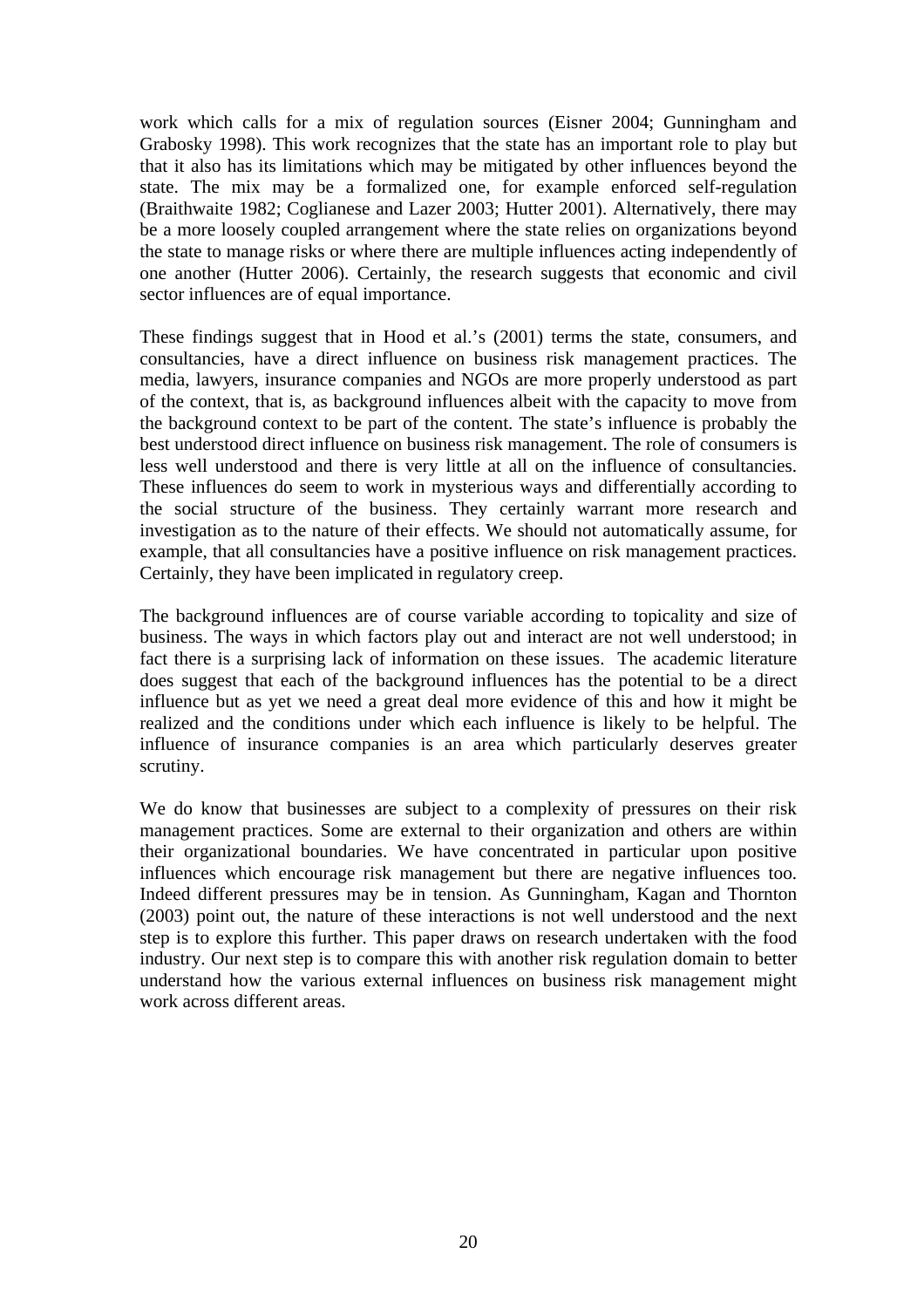## <span id="page-23-0"></span>*References*

Ayres, I. and Braithwaite, J. (1992) *Responsive regulation*. New York: Oxford University Press.

Bailey, I. and Rupp, S. (2004) *The evolving role of business associations in negotiated environmental agreements: the case of United Kingdom climate change agreements.* Occasional Paper - Climate Policy Research. University of Plymouth: Department of Geography.

Baron, D. P. (2005) 'Competing for the public through the news media', *Journal of Economics & Management Strategy* 14 (2): 339-376.

Black, J. **(**2002) *Critical reflections on regulation*. CARR Discussion Paper 4. London: London School of Economics and Political Science.

Braithwaite, J. (1982) 'Enforced self-regulation: A new strategy for corporate crime control', *Michigan Law Review* 80: 1466-1507.

Braithwaite, J. and Drahos, P. (2000) *Global business regulation*. Cambridge: Cambridge University Press.

Brittan, Y. (1984) *The impact of water pollution control on industry*. Oxford: Centre for Socio-Legal Studies.

BRTF (Better Regulation Task Force) (1999) *Regulation and small firms: a progress report.* London: Better Regulation Task Force, Cabinet Office Publications & Publicity Team. http://www.brc.gov.uk/

BRTF (2000) *Tackling the impact of increasing regulation - A case study of hotels and restaurants.* London: Better Regulation Task Force, Cabinet Office Publications & Publicity Team.

BRTF (2004) *Avoiding regulatory cree*p. London: Better Regulation Task Force, Cabinet Office Publications & Publicity Team.

Brunsson, N. and Jacobsson, B. (eds.) **(**2000) *A world of standards*. New York: Oxford University Press.

Buzby, J.C. and Frenzen, P.D. (1999) 'Food safety and product liability', *Food Policy* 24 (6): 637-651.

Cashore, B., Auld, D. and Newsom, G. (2004) *Governing through markets: Forest certification and the emergence of non-state authority*. New Haven: Yale University Press.

Clay, T.R. (1984) *Combating cancer in the workplace: Implementation of the California Occupational Carcinogens Control Act.* Irvine: University of California.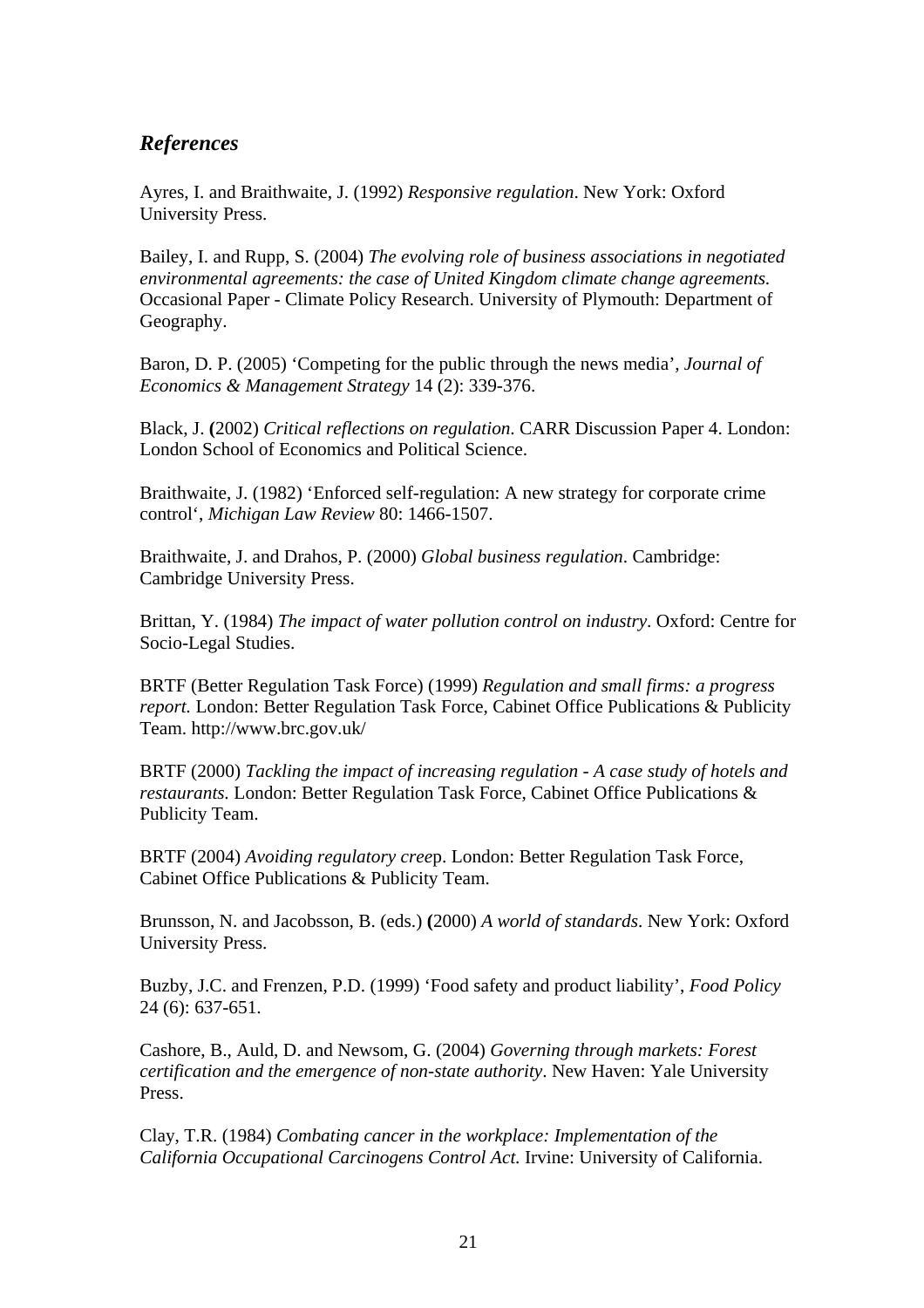Coglianese, C. and Lazer, D. **(**2003) 'Management-based regulation: prescribing private management to achieve public goals', *Law & Society Review* 37 (4): 691-730

Dawson, S., Willman, P., Bamford, M. and Clinton, A. (1988) *Safety at work: The limits of self-regulation*. Cambridge: Cambridge University Press.

DEFRA (Department for Environment, Food and Rural Affairs) (2005) 'Agriculture in the United Kingdom 2005', Norwich: Department for Environment, Food and Rural Affairs.

DTI (Department of Trade and Industry) (2006) Small Business Service. London: Department of Trade and Industry. http://www.sbs.gov.uk/sbsgov/action/layer?topicId=7000000237

Di Mento, J.F. (1986) *Environmental law and American business: Dilemmas of compliance*. New York: Plenum Press.

Eisner, M.A. (2004) 'Corporate environmentalism, regulatory reform, and industry selfregulation: toward genuine regulatory reinvention in the United States', *Governance* 17 (2): 145-167.

Enderle, G. and Peters, G. (1998) 'A strange affair? The emerging relationship between NGOs and transnational companies'. London: Price Waterhouse. Mimeo.

Ericson, R.V., Doyle, A. and Barry, D. (2003) *Insurance as governance*. Toronto: University of Toronto Press.

European Commission (1996) *Commission recommendation of 3 April 1996 concerning the definition of small and medium-sized enterprises (96/280/EC).* Official Journal no. L 107. Brussels: Commission of the European Communities. http://Europa.Eu.Int/ISPO/Ecommerce/Sme/Smedef\_EN.Doc

Fairman, R and Yapp, C. (2004) 'Compliance with food safety legislation in small and micro-businesses: enforcement as an external motivator', *Journal of Environmental Health Research* 3 (2): 44-48.

Fisse, B. and Braithwaite, J. (1983) *The impact of publicity on corporate offenders*. Albany: State University of New York Press.

Frewer, L.J., Miles, S. and Marsh, R. (2002) 'The media and genetically modified foods: evidence in support of social amplification of risk', *Risk Analysis* 22 (4): 701.

FSA (Food Standards Agency) (2001) *Task Force on the burdens of food regulations on small food businesses.* London: Food Standards Agency.

Fulponi, L. (2006) 'Private voluntary standards in the food system: the perspective of major food retailers in OECD countries', *Food Policy* 31 (1): 1-13.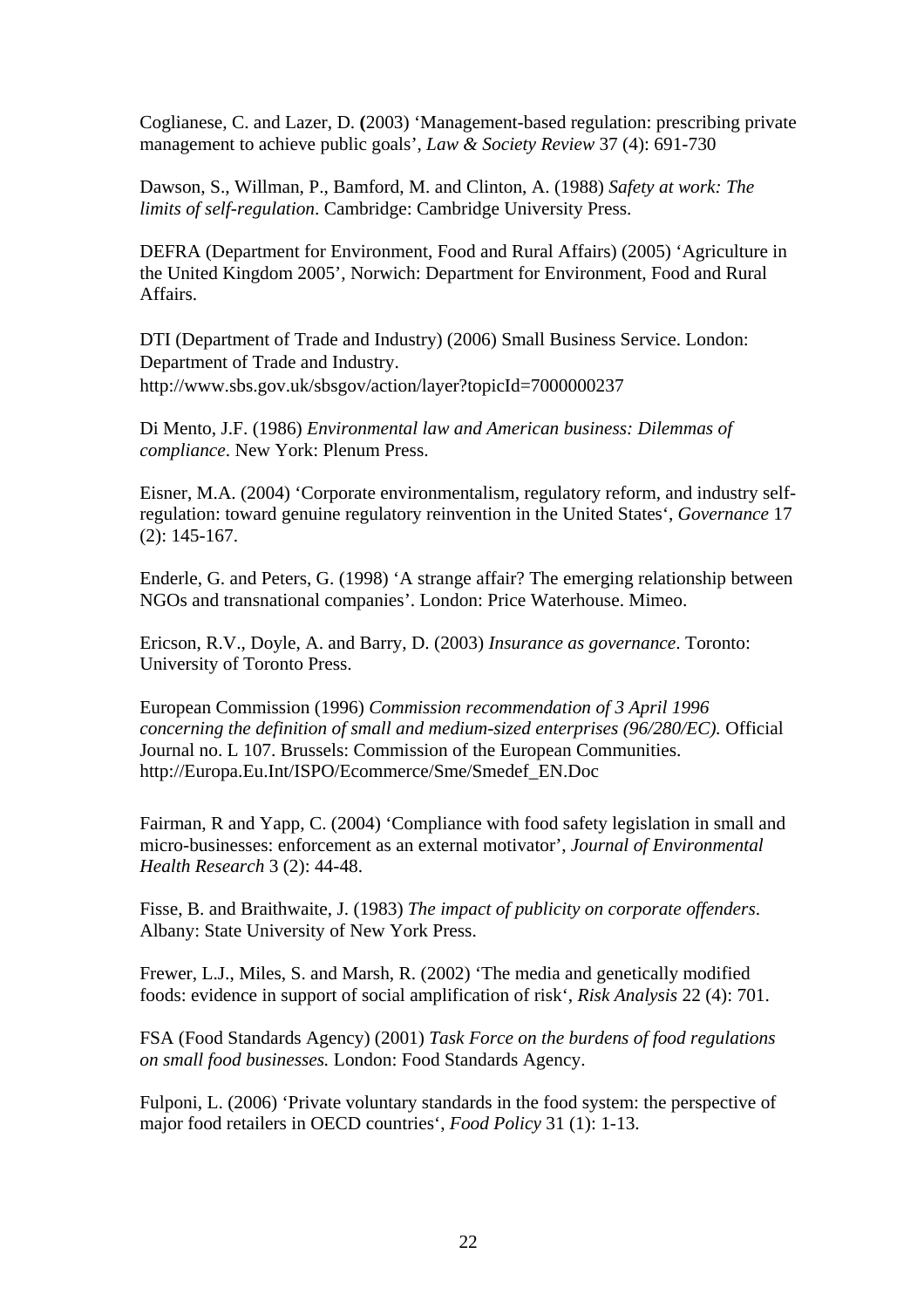Genn, H. (1993) 'Business responses to the regulation of health and safety in England', *Law and Policy* 15: 219.

Grabosky, P. (1994) 'Green markets: environmental regulation by the private sector', *Law & Policy* 16 (4): 419-448.

Gray, W.B. and Scholz, J.T. (1991) 'Analyzing the equity and efficiency of OSHA enforcement', *Law & Policy* 13 (3): 185-214.

Gricar, B. (1983) 'A preliminary theory of compliance with OSHA regulation', *Research in Corporate Social Performance and Policy* 5: 121-141.

Gunningham, N. (1995) 'Enforcement, self-regulation, and the chemical industry: assessing responsible care', *Law & Policy* 17 (1): 57-109.

Gunningham, N. (2002) 'Regulating small and medium sized enterprises', *Journal of Environmental Law* 14 (1): 3-32.

Gunningham, N. and Grabosky, P. (1998) *Smart regulation designing environmental policy*. Oxford: Oxford University Press.

Gunningham, N. and Rees, J. (1997) 'Industry self-regulation: an institutional perspective', *Law & Policy* 19(4): 363-414.

Gunningham, N. and Kagan, R.A. (2005) 'Regulation and business behaviour', *Law & Policy* 27 (2).

Gunningham, N., Kagan, R.A. and Thornton, D. (2003) *Shades of green: business, regulation, and environment*. Stanford, CA: Stanford University Press.

Hampton, P. (2005) *Reducing administrative burdens: effective inspection and enforcement – Hampton Review Final Report*. London: HM Treasury. www.hmtreasury.gov.uk/hampton

Hancher, L. and Moran, M. (1989) *Capitalism, culture and regulation*. Oxford: Clarendon.

Heimer, C. (1996) 'Explaining variation in the impact of law: organisations, institutions and professions', *Studies in Law, Politics and Society* 15: 29-59.

Henson, S. and Caswell, J. (1999) 'Food safety regulation: an overview of contemporary issues', *Food Policy* 24 (6): 589-603.

Henson, S. and Hooker, N.H. (2001) 'Private sector management of food safety: public regulation and the role of private controls', *International Food and Agribusiness Management Review* 4(1).

Henson, S.J. and Heasman, M. (1998) 'Food safety regulations and the firm: understanding the process of compliance', *Food Policy* 23 (1): 9-24.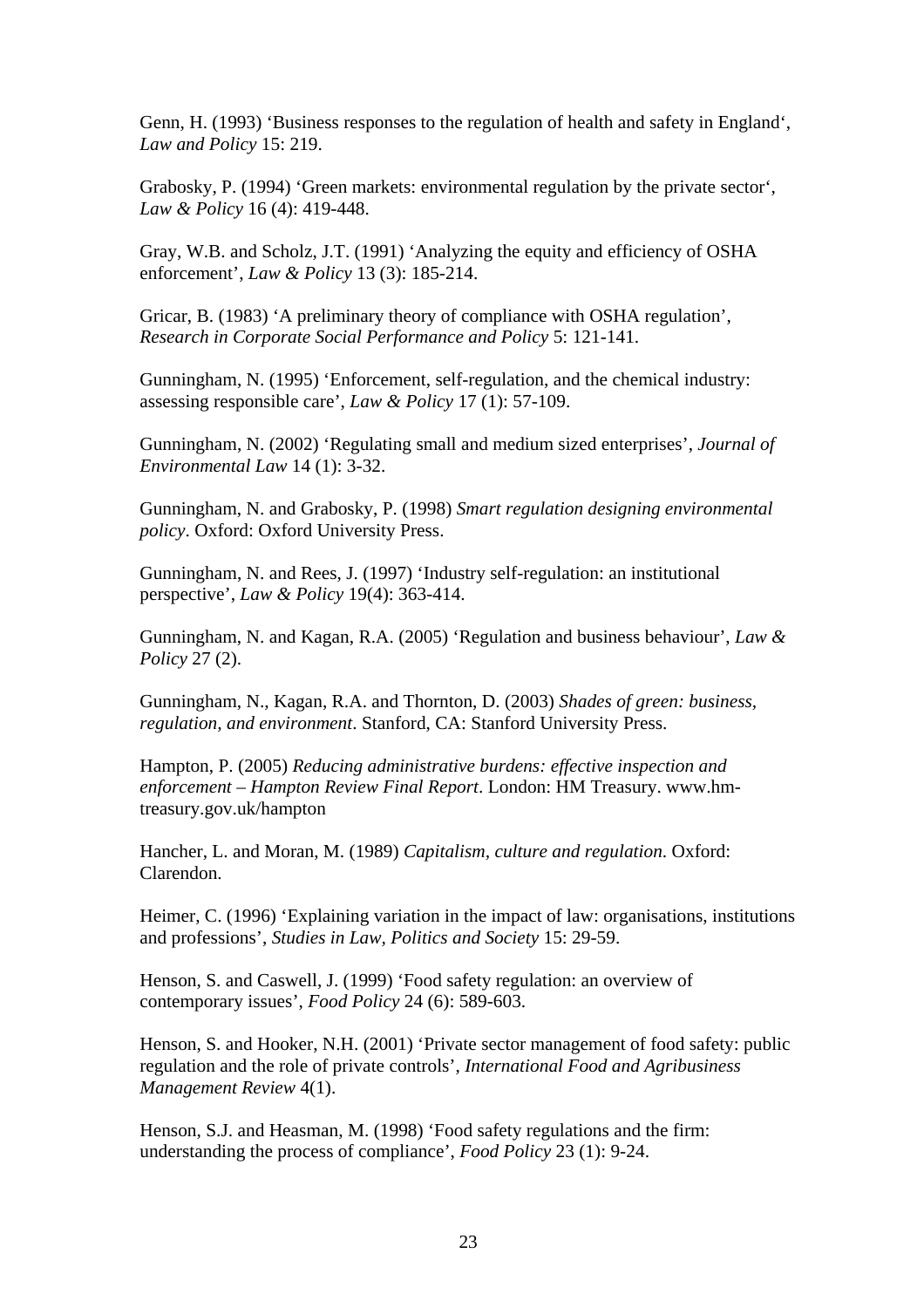Holleran, E., Bredahl, M.E. and Zaibet, L. (1999) 'Private incentives for adopting food safety and quality assurance', *Food Policy* 24 (6): 669-683.

Hood, C., Rothstein, H and Baldwin, R. (2001) *The government of risk*. Oxford: Oxford University Press.

Hutter, B.M. (1988) *The reasonable arm of the law? The law enforcement procedures of environmental health officers*. Oxford: Clarendon Press.

Hutter, B.M. (2001) *Regulation and risk: occupational health and safety on the railways*. New York: Oxford University Press.

Hutter, B.M. (2006) 'The role of non state actors in regulation', in F. Schuppert (ed.), *Contributions to governance*. Berlin: Nomos. See also http://www.lse.ac.uk/collections/CARR/pdf/Disspaper37.pdf

Hutter, B. and O'Mahony, J. (2004) *Business regulation: reviewing the regulatory potential of civil society organisations.* CARR Discussion paper D26. London: London School of Economics and Political Science. http://www.lse.ac.uk/collections/CARR/pdf/DissPaper26.pdf

IGD (Institute of Grocery Distribution) (1998) *Consumer attitudes to British meat and fresh produce.* The Food Project Report series. Watford: Institute of Grocery Distribution.

Kunreuther, H. (2002) 'Risk analysis and risk management in an uncertain world', *Risk Analysis* 22 (4): 655-664.

Lang, J.T. and Hallman, W.K. (2005) 'Who does the public trust? The case of genetically modified food in the United States', *Risk Analysis* 25: 1241

Mason, L. and Mason, R. (1992) 'A moral appeal for taxpayer compliance: the case for a mass media campaign', *Law & Policy* 14 (4): 381-399.

Osborne, D. and Gaebler, T. (1992) *Reinventing government: how the entrepreneurial spirit is transforming the public sector*. Reading, MA: Addison-Wesley.

Parker, C. **(**2002) *The open corporation: effective self-regulation and democracy.* Cambridge: Cambridge University Press.

Pidgeon, N., Kasperson, R.E. and Slovic, P. (eds) **(**2003) *The social amplification of risk*. Cambridge: Cambridge University Press.

Rees, J. (1997) 'Development of communitarian regulation in the chemical industry', *Law & Policy* 19 (4): 177.

Ronit, K. and Schneider, V. (1999) 'Global governance through private organizations', *Governance* 12 (3): 243-266.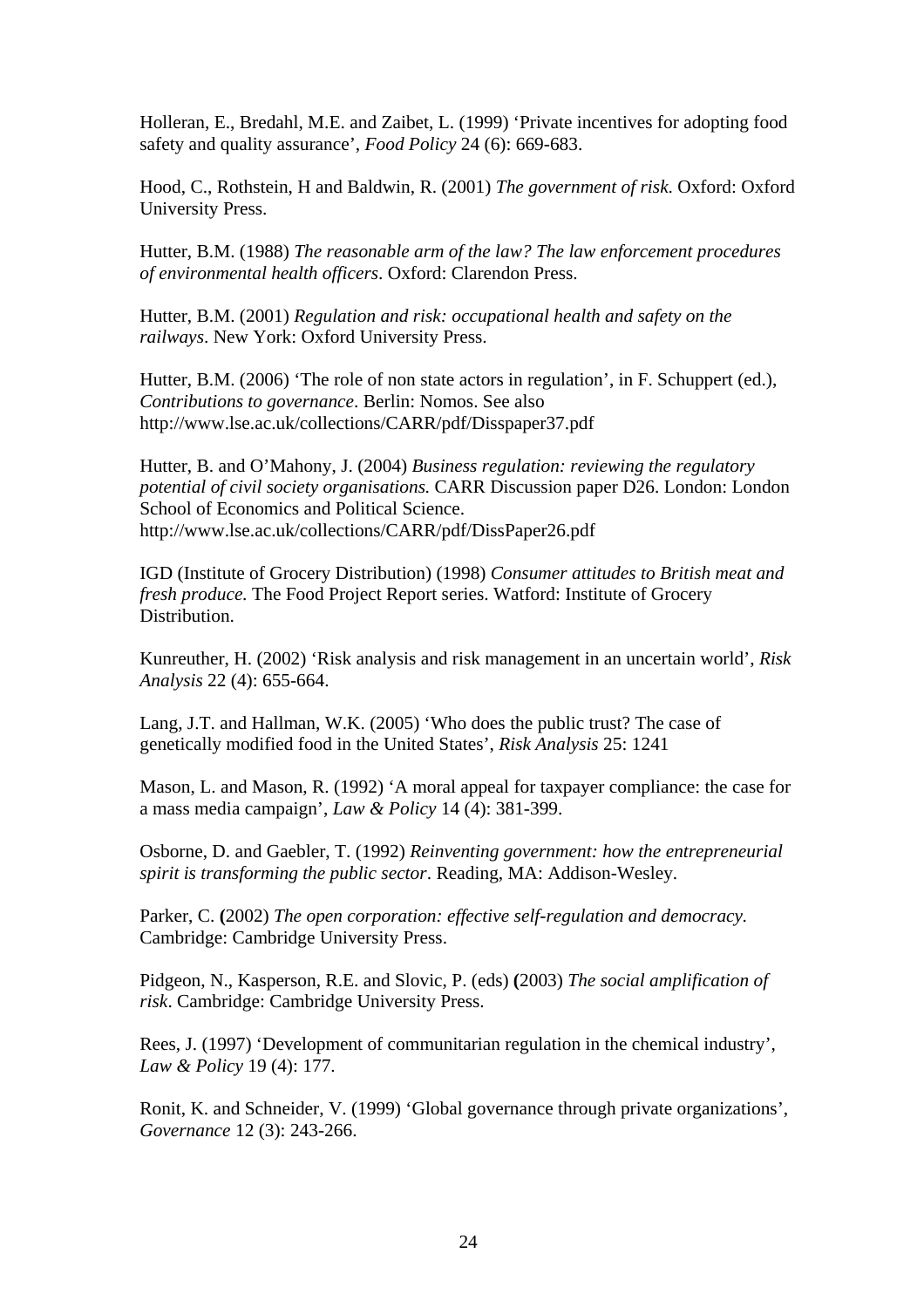Scott, C. (2001) 'Analysing regulatory space: fragmented resources and institutional design', *Public Law* (summer): 283-305.

Shearing, C. (1993) 'A constitutive conception of regulation' in P. Grabosky and J. Braithwaite (eds), *Business regulation and Australia's future.* Canberra: Australian Institute of Criminology.

Skees, J. R., Botts, A. and Zeuli, K.A. (2001) 'The potential for product recall insurance to improve food safety', *International Food and Agribusiness Management Review* 4: 99 - 111.

Swinnen, J.F.M., McCluskey, J. and Francken, N. (2005) 'Food safety, the media, and the information market', *Agricultural Economics* 32 (1): 175-188.

Wakefield, S.E.L. and Elliott, S.J. (2003) 'Constructing the news: the role of local newspapers in environmental risk communication', *Professional Geographer* 55: 216.

Vickers, I., Philip, J., Smallbone, D and Baldock, R. (2005) 'Understanding small firm responses to regulation', *Policy Studies* 26 (2): 149-169